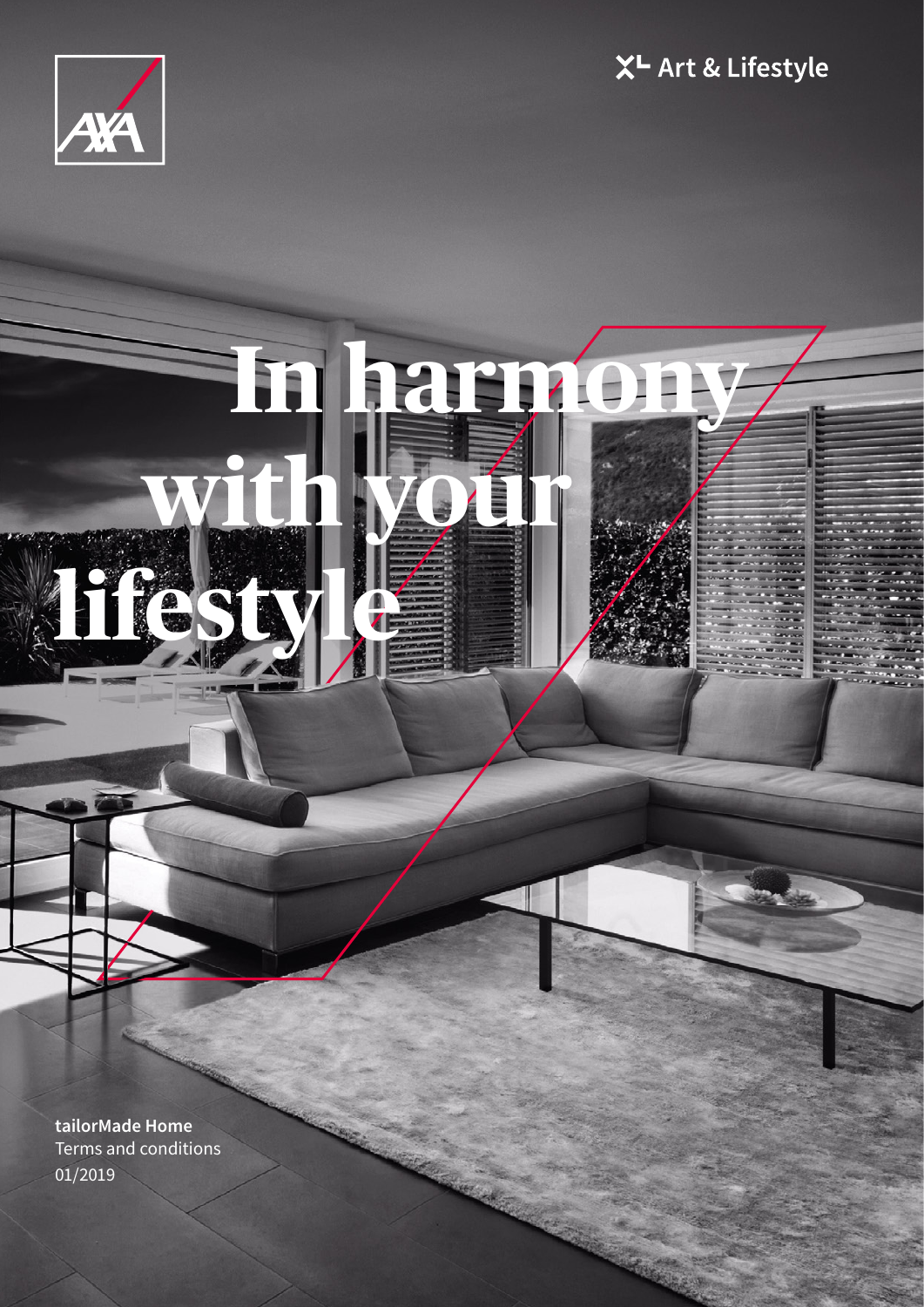# **Contents**

| <b>Home Insurance Policy wording</b>           | 5              |
|------------------------------------------------|----------------|
| 1. Important Information                       | 5              |
| Words in bold                                  | 5              |
| About your contract of insurance               | 5              |
| Information you have given us                  | 5              |
| Changes we need to know about                  | 5              |
| Sums insured                                   | 6              |
| Complaints                                     | 6              |
| <b>Financial Services Compensation Scheme</b>  | 6              |
| 2. What is Insured                             | $\overline{7}$ |
| Section A: Buildings and Tenant's Improvements | $\overline{7}$ |
| Section B: Contents                            | 10             |
| Section C: Collection                          | 14             |
| Section D: Jewellery                           | 16             |
| Section E: Your Liabilities                    | 17             |
| 3. General Exclusions                          | 20             |
| 4. Making a Claim                              | 24             |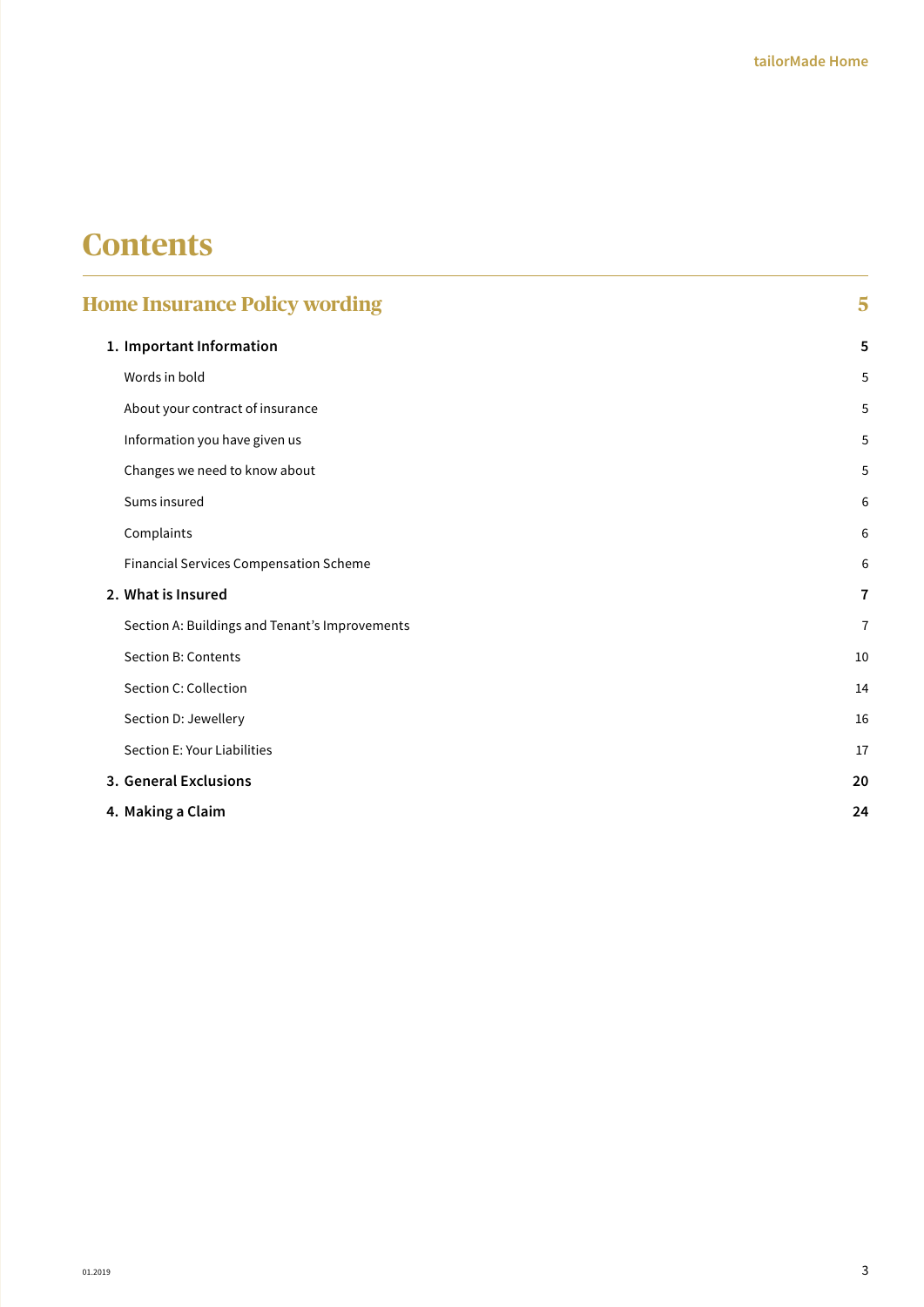| 5. General Terms and Conditions      | 26 |
|--------------------------------------|----|
| Prevention of loss or damage         | 26 |
| Non-payment of premium               | 26 |
| Reinstatement of the insured amounts | 26 |
| Other insurance                      | 26 |
| Your contract duration               | 26 |
| Your cancellation rights             | 26 |
| Our cancellation rights              | 27 |
| Data protection                      | 27 |
| Inaccurate Data                      | 27 |
| Right to Object                      | 27 |
| Governing law                        | 28 |
| Third parties                        | 28 |
| Sanctions                            | 28 |
| Disputes procedure                   | 28 |
| Complaints                           | 28 |
| <b>Definitions</b>                   | 29 |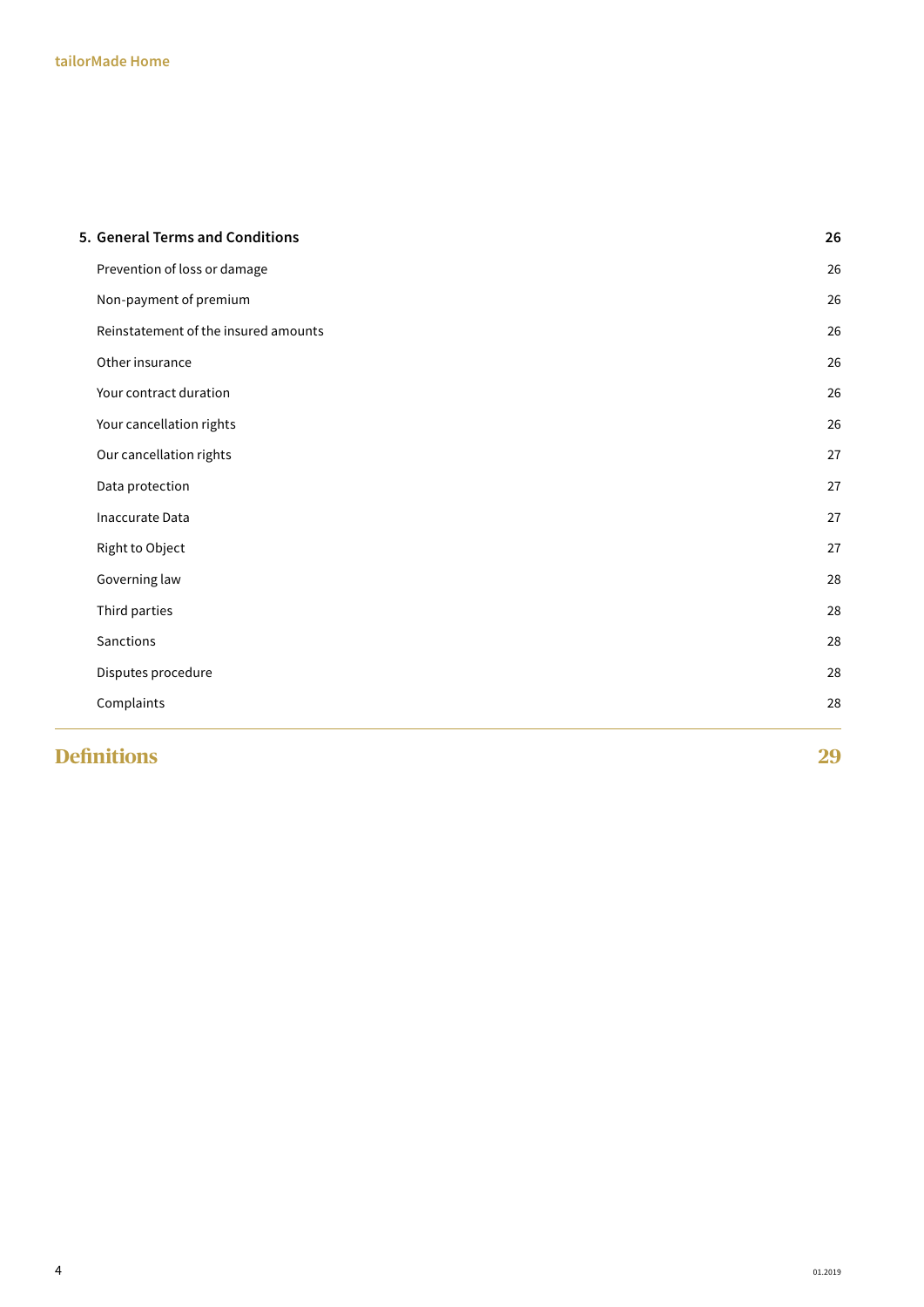# <span id="page-3-0"></span>**Home Insurance Policy wording**

# **1. Important Information**

# Words in bold

Certain words in this policy have special meanings. These meanings are found in Section 6 (Definitions) on page 29 of the policy. To help **you** identify these words **we** have printed them in **bold**.

# About your contract of insurance

The policy wording, **schedule,** the table of limits, and any **endorsements** form a contract between **you** and **us**. These documents explain the cover provided in detail as well as **your** responsibilities and any terms and conditions which **you** are required to comply with.

Please read the policy wording, the **schedule,** the table of limits, and any **endorsements** carefully and keep them in a safe place. It is important that **you** understand these documents and are satisfied that they have been prepared in accordance with the cover that **you** have requested. If they are not correct please inform **us** (directly or through **your** insurance adviser) as soon as possible. **We** recommend that **you** review **your** policy regularly to ensure that it is adequate to meet **your** needs.

If **you** have any questions about **your** policy please contact **us** (directly or through **your** insurance adviser). Please have details of the policy, including **your** policy reference, available to enable the enquiry to be dealt with efficiently. **Your** policy reference can be found on **your schedule**.

# Information you have given us

**You** must take reasonable care to make sure that the answers to any questions **we** ask at the start and at each renewal, extension or variation of **your** policy are accurate and complete.

If the information provided by **you** is not accurate and complete and **we** establish that **you** failed to take reasonable care in providing that information, one or more of the following consequences may result:

- **we** may treat the policy as if it had never existed and refuse to pay all claims; or
- **n** we may not pay any claim in full; or
- n **we** may amend the terms and conditions of the policy, including the extent of cover and the amount of any **excess**, and adjust **your** claim payment or decline to pay **your** claim in light of these amendments.

If **we** establish that **you** deliberately or recklessly provided **us** with inaccurate or incomplete information, **we** may treat the policy as if it had never existed and keep the premium.

# Changes we need to know about

At each renewal, extension and variation of the policy **you** must tell **us** (directly or through **your** insurance adviser) as soon as possible if any of the information provided by **you** to **us** when **we** agreed to insure **you** has changed. During the **period of insurance you** must also tell **us** (directly or through **your** insurance adviser) about the following changes as soon as possible:

- $\blacksquare$  any changes to the people insured or to be insured;
- n any changes to the use of **your home** (e.g. if **your home** is to be lent, let or sub-let or used for business purposes other than **your home office business**);
- any changes to the occupancy of your home (e.g. where your home becomes unoccupied);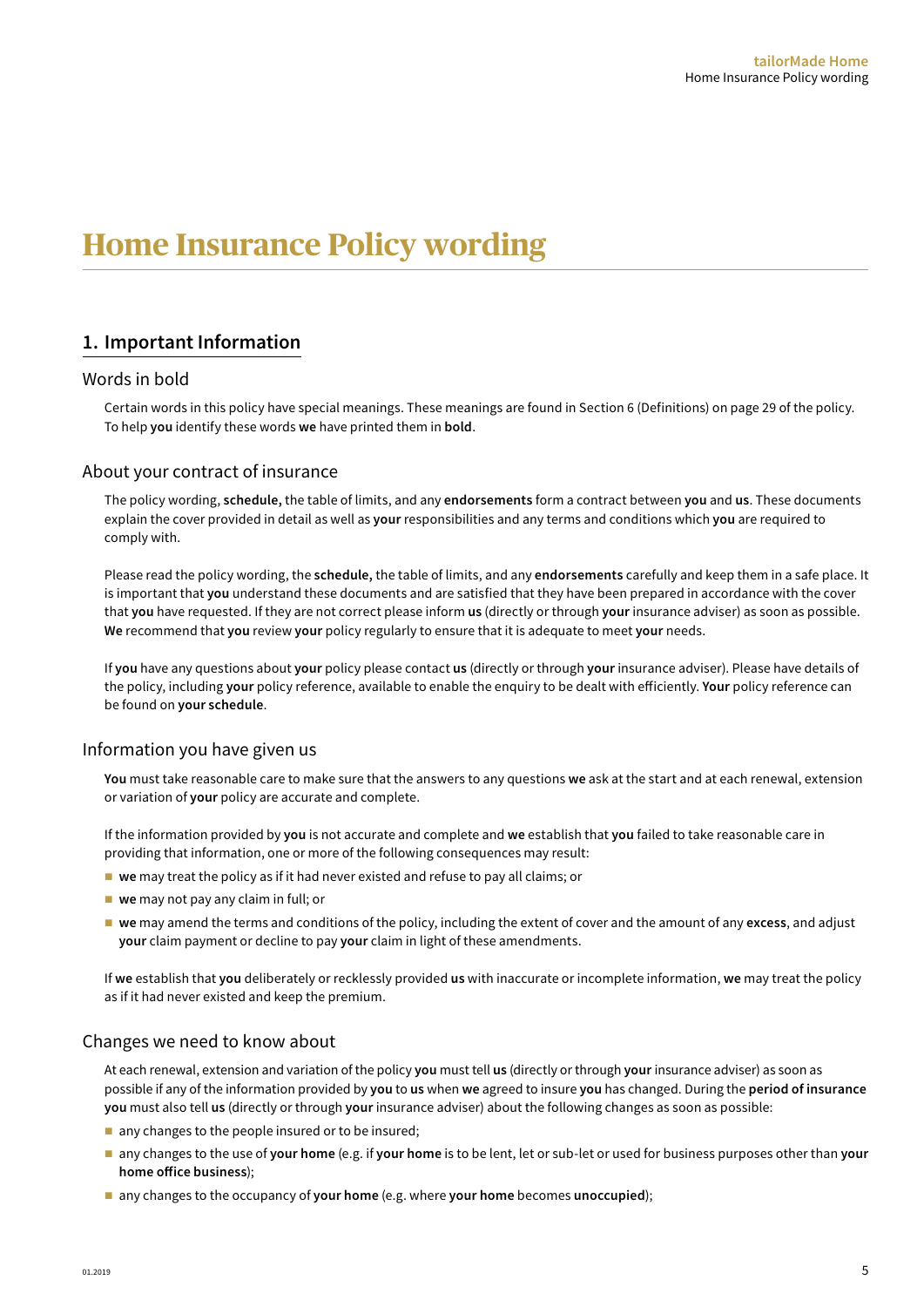- <span id="page-4-0"></span>■ any changes to locks, alarms, safes or other security measures in your home;
- any reduction in the protection at **your home** against the risk of fire or fire spread; or
- n if building work exceeding £100,000 is to take place to the **buildings**. **You** must tell **us** before entering into any contract for the works and **you** must comply with any condition relating to prevention of **loss** or damage **we** impose. **You** must not enter into any contract that restricts or removes **your** or **our** legal rights against any contractor.

When **you** notify **us** of a change, **we** will tell **you** if this affects **your** policy. If **we** are able to accept the change, **we** may apply additional or revised terms to your policy and/or may charge an additional premium.

If **you** do not notify **us** about a change as soon as possible one or more of the following consequences will result:

- n if the change would have meant that **we** were no longer able to provide cover, **we** will cancel the policy in accordance with Section 5 (Our Cancellation Rights). Cancellation will take effect 14 days from the date on which **you** should have notified **us** of the change and may mean that **your** claim is not covered; or
- n if the change would have caused **us** to charge **you** an increased premium, **we** will reduce any claim **you** make proportionately. For example, if the change would have caused **us** to double the premium, **we** will only pay half **your** claim; or
- n if the change would have caused **us** to impose additional terms and conditions to the policy (including the extent of cover and the amount of any **excess**), **we** will treat the policy as if it included those additional terms, starting on the date on which **you** should have notified **us** of the change. This might mean that any claim **you** make is not covered or that the claim is not paid in full.

If **you** are unsure if **you** need to tell **us** about a change **you** should contact **us** or **your** insurance adviser.

# Sums insured

To ensure that **you** remain fully protected for the duration of the policy it is a condition of **your** policy that **you**:

- n maintain the sum insured under Section A (Buildings and Tenant's Improvements) at a level that represents the cost of rebuilding all the **buildings** to the same specification if they were destroyed, not including **expert costs**;
- n maintain the sum insured under Section B (Contents) at a level that represents the cost of purchasing new replacements;
- n maintain the sum insured for unspecified items under Sections C (Collection) and D (Jewellery) at a level that represents the replacement cost or current **market value**, whichever is the greater. Any item under Section C (Collection) over £30,000 and under Section D (Jewellery) over £20,000 must be individually listed in a specification held by **us** or **your** insurance adviser.

**We** recommend that **you** review the sums insured regularly to ensure they are adequate. If **you** think the sums insured are not adequate, please contact **us** or **your** insurance adviser as soon as possible.

# Complaints

**We** strive to give all **our** customers an excellent standard of service. However if **you** are dissatisfied with any aspect of **our** handling of **your** insurance, please follow the complaints procedure on page 28.

# Financial Services Compensation Scheme

**We** are covered by the Financial Services Compensation Scheme. **You** may be entitled to compensation from the scheme if **we** are unable to meet **our** obligations. **Your** entitlement to compensation will depend on the circumstances of the claim. Further information about compensation scheme arrangements is available at http://www.fscs.org.uk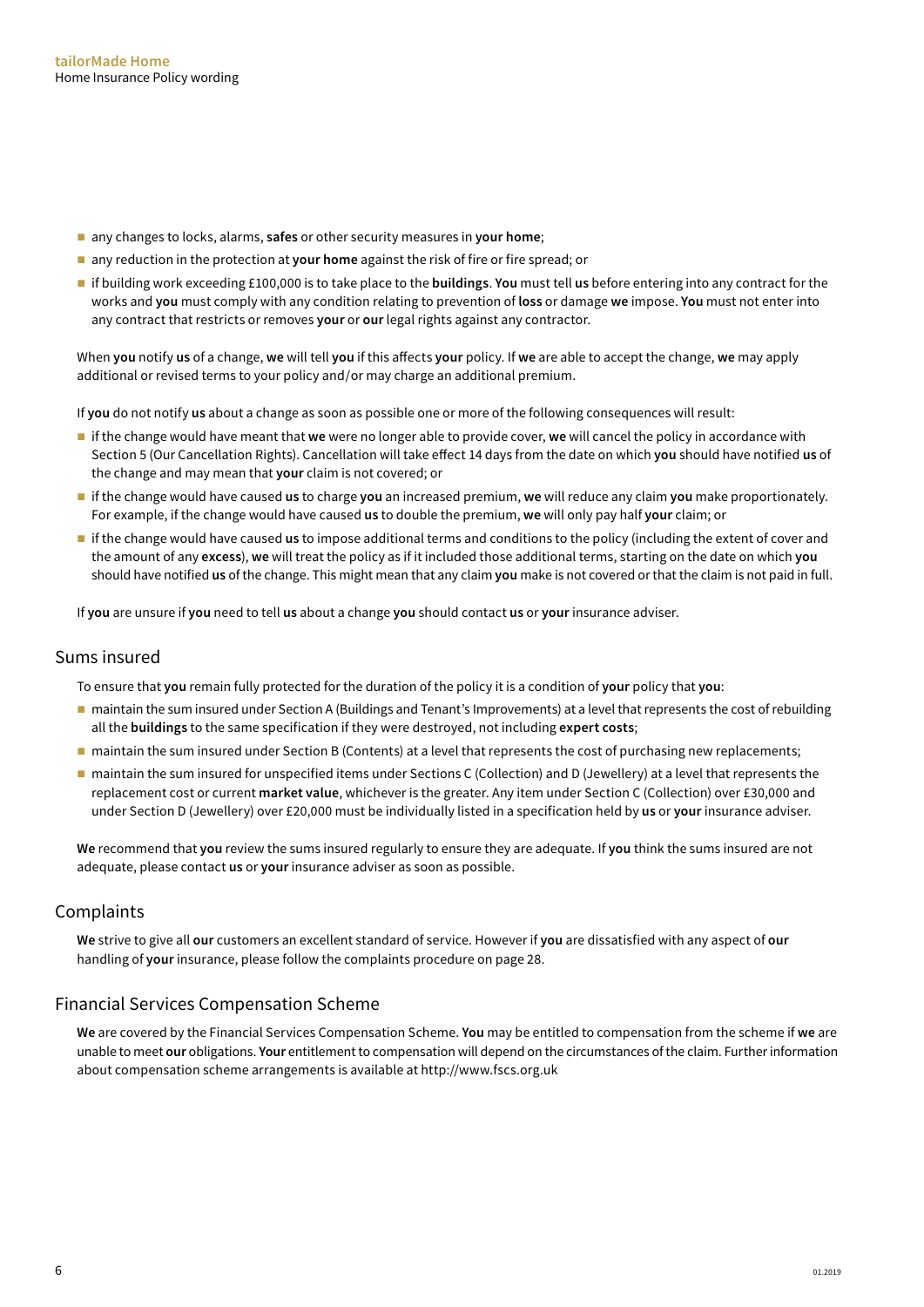# <span id="page-5-0"></span>**2. What is Insured**

# Section A: Buildings and Tenant's Improvements

#### **Main cover**

#### **1. Building**s

**You** are insured against **loss** of or damage to **your buildings**.

**We** will pay the cost of repair or rebuilding up to the sum insured shown in the **schedule** provided that the work is carried out without delay.

or

Where this has been specifically agreed by **us** and it is noted in **your schedule we** will pay the full cost of rebuilding or repairing any **loss** or damage even if it is more than the sum insured but only if **you** have had a professional rebuilding cost valuation carried out for **your home** within the last 3 years which has been approved by **us** and the sum insured reflects this valuation. **We** will only do this if **you** tell **us** about any additions, alterations or improvements **you** have made to the **home** since the valuation was carried out and **you** amend the sum insured to reflect the work. This extended replacement cost basis of settlement only applies where any rebuilding or repair commences within 180 days from the date of **loss** or damage.

Where **you** are unable to repair or rebuild, the most **we** will pay is the estimated cost of rebuilding or repairing.

#### **2. Tenant's improvements**

**You** are insured against accidental **loss** of or damage to fixtures and fittings installed by **you** as a tenant at your expense. The most **we** will pay under this sub-section is the amount shown in the **schedule**.

#### **Additional cover**

The following items are covered in addition to the sum insured for **buildings**. **We** will not pay more than the amount listed in the table of limits for each of these items:

#### **1. New acquisitions**

**Loss** of or damage to **fixtures and fittings** newly acquired by **you** during the **period of insurance** provided that **you** notify **us** of the acquisition within 90 days and an additional premium is paid.

#### **2. Temporary removal of fixtures and fittings**

**Loss** of or damage to any **fixtures and fittings** removed from the **buildings** for up to 90 days for repair, restoration or safekeeping.

#### **3. Trace and access (outside)**

The cost of locating a leak from the underground service pipes serving **your home** for which **you** are legally responsible outside the home but at the address shown in the **schedule**.

#### **4. Trace and access (inside)**

The cost of locating a leak from **your** fixed domestic water or heating installations inside the **home**.

#### **5. Trespass clean-up**

**We** will pay up to the amount shown in the table of limits during the **period of insurance** to cover the necessary and reasonable cost incurred by **you** in removing rubbish and waste material which has been deposited on **your premises** without **your** permission.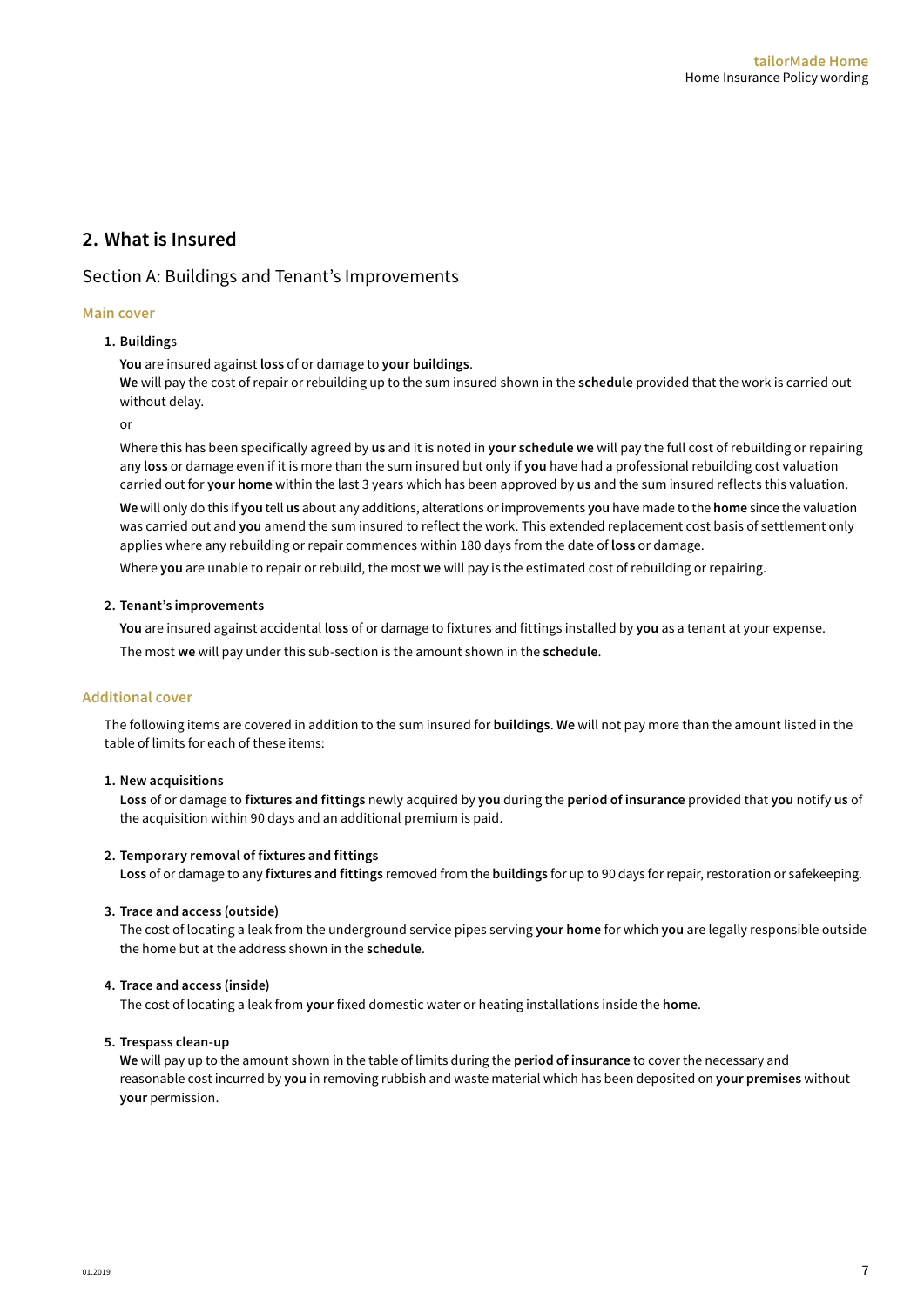#### **6. Damage to the garden**

**Loss** of or damage to the garden of the **buildings** caused by:

- $\blacksquare$  fire;
- $\blacksquare$  lightning;
- collision or impact by vehicles, animals or aircraft or anything dropped from them; or
- $\blacksquare$  theft or vandalism.

The most **we** will pay for any one tree, plant or shrub is the amount listed in the table of limits. The most **we** will pay in total under this sub-section during the **period of insurance** is 10% of the sum insured for **buildings**.

#### **7. Emergency access**

The cost of repairing **your home** as a result of damage caused to **your home** during a medical emergency.

#### **Additional expenses**

**We** will pay in addition to the sum insured for **buildings** the necessary and reasonable costs listed below that **you** incur in repairing or rebuilding the **buildings** following **loss** or damage covered by this policy. **We** will not pay more than the amount listed in the table of limits for each of them.

#### 1. **Expert costs**

Architects', surveyors', consulting engineers' and legal fees incurred to replace, repair or rebuild the **buildings**.

#### **2. Regulatory compliance costs**

The cost of complying with any government and/or local authority requirements relating to the repair or rebuilding works, following a covered **loss** or damage.

#### **3. Clean up costs**

The cost of cleaning up the debris of the **buildings** including their disposal or destruction.

#### **4. Decontamination costs**

The cost of decontamination of the soil at the insured **premises** following covered **loss** or damage to the **buildings** provided **you** have received **our** prior written approval. However if the soil at the insured **premises** was already contaminated at the time of the insured event, **we** will only pay for the increase in the cost of decontamination that the insured event has caused.

#### **5. Emergency access repair costs**

The cost of repairing damage caused to **your premises** by the fire brigade, law enforcement officers and/or medical services gaining emergency access.

#### **6. Travel costs**

The cost of an urgent journey to the location of **loss** or damage which is taken by **you** or a member of **your household** to:

- $\blacksquare$  assist with police investigations;
- n investigate the circumstances of the **loss** or damage; or
- n take measures to prevent further **loss** or damage.

**We** will not pay for travel costs under this section if **we** have paid or agreed to pay for travel costs under any other section of this policy as a result of the same incident.

#### **7. Loss prevention and mitigation expenses**

The reasonable and necessary costs of temporary measures **you** take to avoid or mitigate immediately impending insured **loss**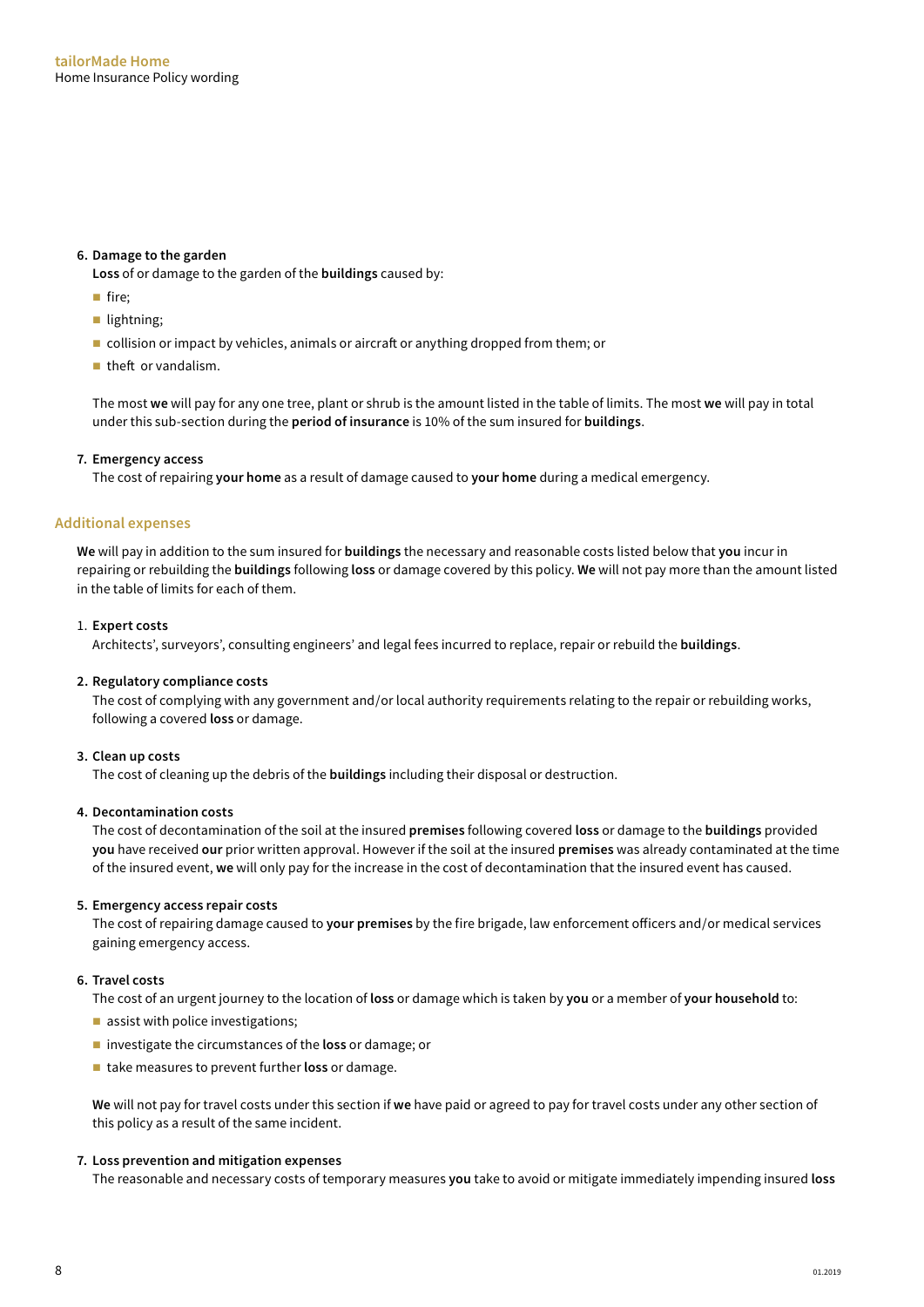or damage, even if those measures are unsuccessful.

**We** will not pay for loss prevention and mitigation costs under this section if **we** have paid or agreed to pay for loss prevention and mitigation costs under any other section of this policy as a result of the same incident.

#### **8. Replacement of keys and locks**

The cost of replacing and fitting the locks of external doors and windows, intruder alarms or **safes** at the **buildings** if any keys to the locks are stolen or lost anywhere in the world. No **excess** will apply to this cover.

#### **9. Home upgrade**

The cost of improvements intended to prevent or mitigate future occurrences of **loss** or damage caused by escape of water or flood following a covered claim of that nature. **We** will only pay for these costs if the amount **we** have agreed to pay for the **loss** or damage to the **buildings** is more than the amount listed in the table of limits.

#### **10. Environmental upgrade**

The cost of installing solar, wind or geothermal power generating systems as part of the agreed repair costs following **loss** or damage to the heating system of **your building**. **We** will only pay for these costs if the amount **we** have agreed to pay for the **loss** or damage to th**e buildings** is more than the amount listed in the table of limits.

#### **11. Utility expenses and income**

The following utility expenses and/or loss of income:

- n The cost of purchasing electricity if a covered **loss** or damage to your solar, wind or geothermal electrical power-generating system makes it necessary to purchase **your** electrical power from a power utility company.
- n The loss of **your** power utility income following a covered **loss** or damage to **your** solar, wind or geothermal electrical power-generating system.
- n The cost to purchase water if a covered **loss** or damage to **your** alternative water system makes it necessary for **you** to purchase water from a public water company.

**We** will only make payments under this sub-section for the period listed in the table of limits.

#### **Alternative accommodation and loss of rent**

If **your home** is rendered uninhabitable by **loss** or damage to the **buildings** covered by this policy, or the local authority prohibits **you** or **your** tenants from living in **your home** or prohibits access to **your home**, and provided that **you** have **our** prior written agreement, **we** will pay either:

- n the reasonable cost of alternative accommodation which **you** as occupier of the **buildings** incur for **your household** and **your** domestic pets; or
- **n** loss of rent which you are unable to recover.

**We** will help **you** to find suitable alternative accommodation of a similar standard to **your home**.

**We** will pay for alternative accommodation or loss of rent until **your home** can be occupied again subject to a maximum period of three years from the date of **loss** or damage.

#### **Change of residence**

If **you** are buying a new main residence in the same country as **your** current main residence shown in the **schedule**, **we** will cover the **buildings** at the new address up to the sum insured shown in the **schedule** for **your** current main residence, provided that **you** have **our** prior written agreement. This cover is granted for a period of up to 60 days, but only within the **period of insurance**, starting from the date **you** exchange contracts and provided the new **buildings** are in a good state of repair. This cover does not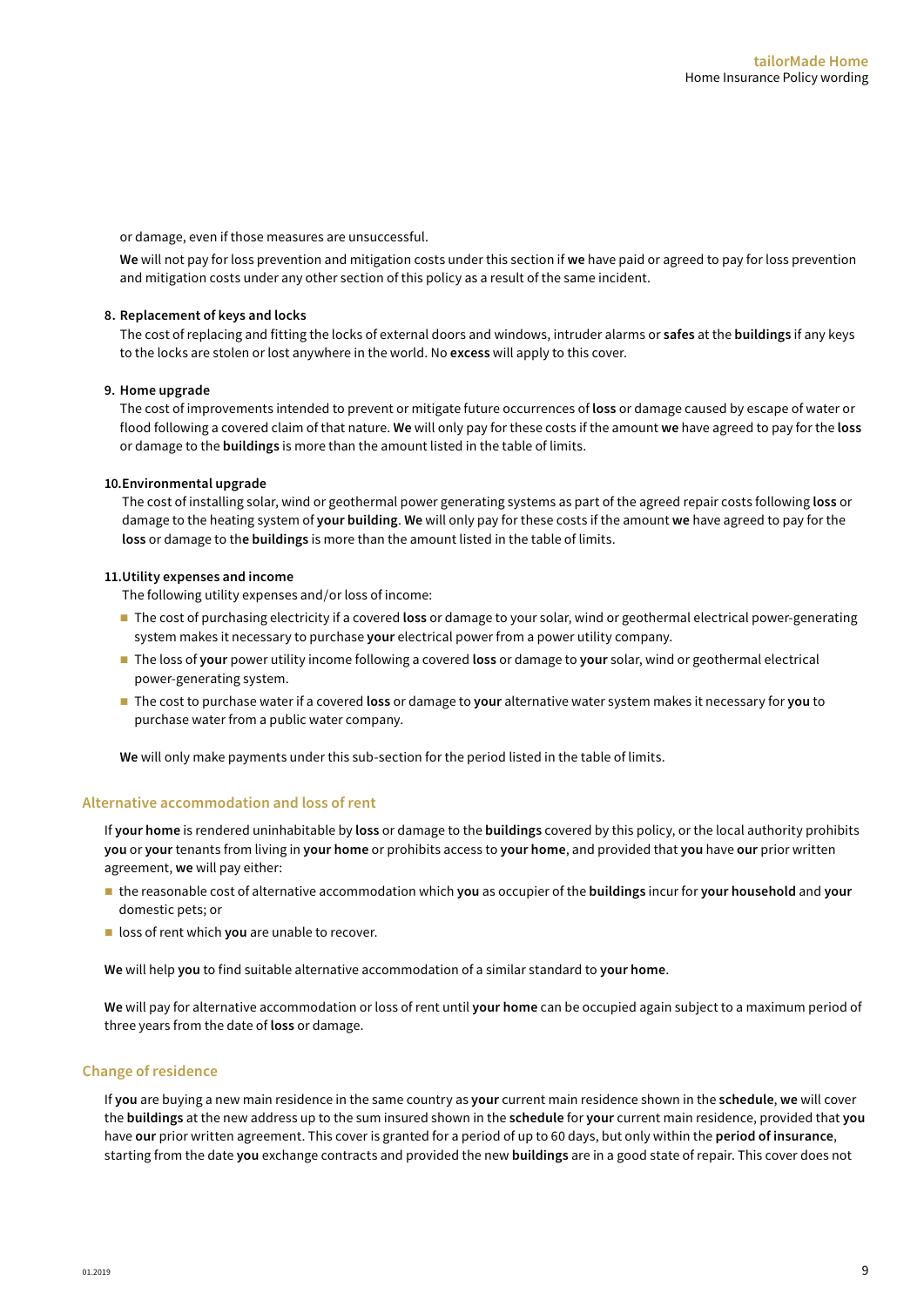<span id="page-8-0"></span>apply if the new **buildings** are still insured by the vendor.

If **you** are selling the **buildings we** will cover the **buildings** for the buyer from the time **you** exchange contracts to the time sale is complete, but only within the **period of insurance** and for a period of up to 60 days. **We** will only do this if the buyer is not insured by, or does not have the benefit of, any other insurance.

# Section B: Contents

#### **Main cover**

- **1. You** are insured against **loss** of or damage to **contents** while they are in the **home**, domestic outbuildings or garages or anywhere in the world, provided always that they are securely and adequately packed while in transit.
- **2. We** will pay either:
	- $\blacksquare$  the cost of repair if the item is damaged; or
	- $\blacksquare$  the cost of replacement as new if the item is lost or beyond economic repair.
- **3.** The amount payable under the policy for an individually specified item will not exceed the amount shown in the **schedule** for that item.
- **4.** Under no circumstances will **we** pay more than the cost of replacement as new for each item.

 If a professional valuation has been carried out within the last 3 years and this valuation is reflected in the sum insured for the **contents**, **we** agree to insure the **contents** on an increased value basis if the cost of replacing or repairing any damage at the time of the **loss** or damage is more than the sum insured for the **contents**. The most **we** will pay is an additional 25% of the sum insured for the **contents**.

#### **6. Special limits**

**We** will allow the following categories of property to form part of the total sum insured for **contents**. **We** will not pay more than the amount listed in the **schedule** for **loss** or damage to all items falling within each of the following categories.

- n **jewellery** unless **your schedule** has a separate sum insured for **jewellery** under Section D (Jewellery);
- n coins, stamps and medals unless **your schedule** has a separate sum insured for these items under Section C (Collection);
- n gold, silver and plated articles unless **your schedule** has a separate sum insured for these items under Section C (Collection);
- money;
- $\blacksquare$  title deeds;
- $\blacksquare$  trailers and caravans;
- $\blacksquare$  rowing boats, dinghies and sailboards;
- $\blacksquare$  motorbikes, quad bikes and golf buggies;
- n **contents** in the possession of members of **your household** who are students temporarily living away from **home**;
- n **your business equipment**, **business stock** and home office supplies whilst kept at **your home**.

#### **Additional cover**

The following items are covered in addition to the total sum insured for **contents**. **We** will not pay more than the amount listed in the table of limits for each of these items.

**1. New acquisitions**

**Loss** of or damage to **contents** newly acquired by **you** during the **period of insurance** provided that you notify **us** of the acquisition within 90 days and **you** pay an additional premium. The maximum **we** will pay under this sub-section is 30% of the sum insured for the **contents**.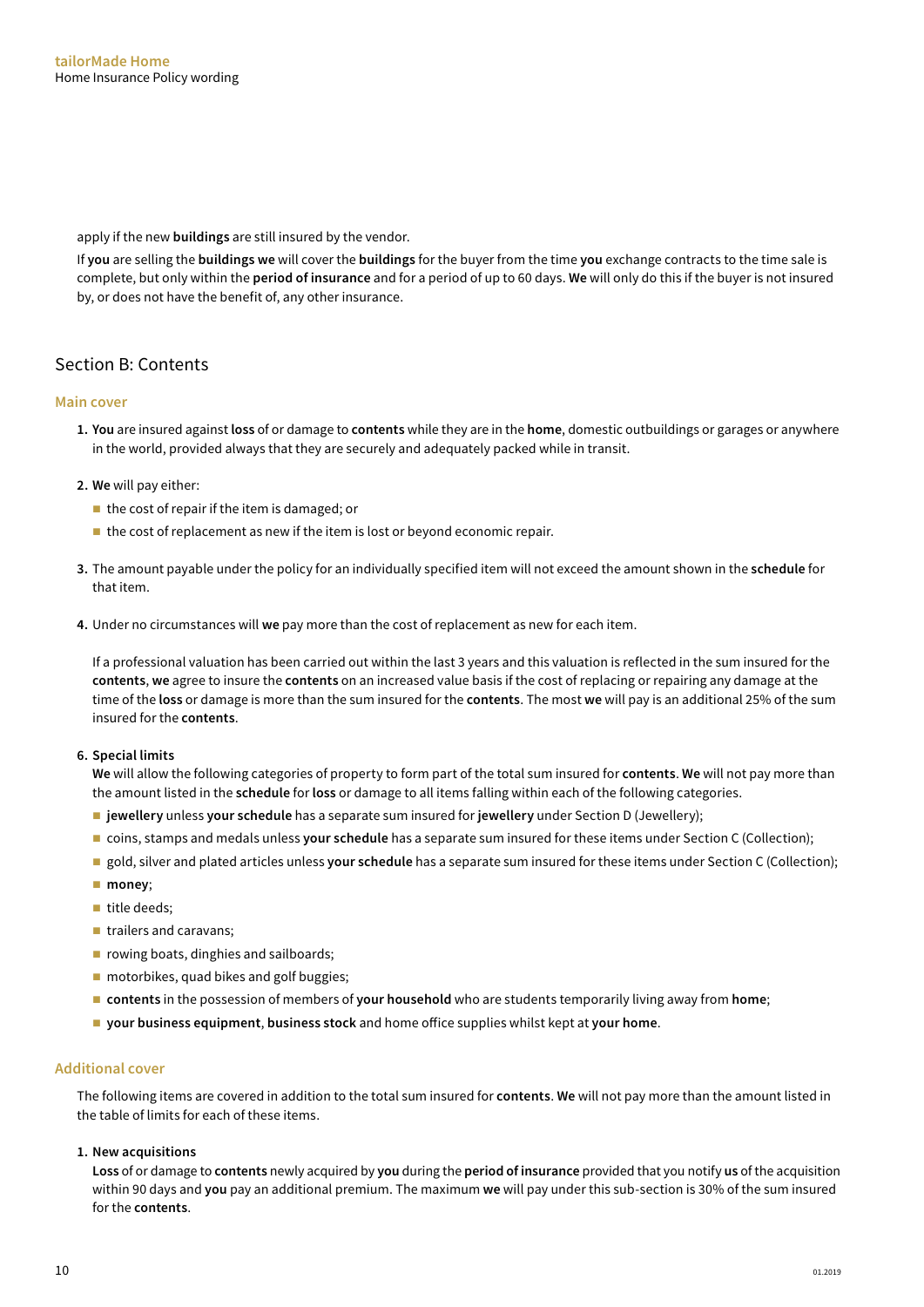#### **2. Gifts**

**Loss** of or damage to **contents** only intended to be in **your** possession for a short time, such as gifts. These items are only covered when they are in **your** possession for up to 90 days. The maximum **we** will pay under this sub-section is 30% of the sum insured for the **contents**.

#### **3. Personal possessions of guests**

**Loss** of or damage to personal possessions which belong to **your** guests and other persons lawfully on **your premises**.

#### **4. Property in the open**

**Loss** of or damage to **property in the open** but within the boundary of the **premises**.

#### **5. Marquees**

**Loss** of or damage to any marquee under **your** custody and control, or on loan or hire to **you** from any **third party**, provided that it is not insured elsewhere.

#### **6. Credit cards**

Any amounts **you** become legally liable to pay following unauthorised use by a **third party** of **your credit cards** issued to **you** or a member of **your household**, after they are lost or stolen from **your home**. **We** also provide cover under this sub-section where the **credit cards** have been lost or stolen anywhere in the world but only if they are in the custody or control of a member of **your household**. **We** will only provide cover under this sub-section if **you** have complied with all terms and conditions under which the cards have been issued.

In all cases **you** must report the **loss** or theft to the card issuer within 24 hours of discovery.

#### **7. Identity fraud expenses**

The cost of reasonable and necessary solicitor's fees that **you** incur with **our** prior written approval as a result of an **identity fraud**, to:

- **n** reinstate your consumer credit rating;
- **n** remove incorrect judgments; or
- n defend a claim against **you** by financial institutions.

#### **8. Data replacement**

The cost of retrieving and/or replacing lost personal documents, personal data, digital photographs, digital music or digital videos as a result of a covered **loss** or damage, to **your** computer or mobile devices. **We** will not pay the cost of replacing or restoring any hardware or software, or any **consequential financial loss**.

#### **9. The following costs related to your home office business**

- n The cost of retrieving and/or replacing lost **home office business** records and electronic data **you** need to continue **your** business, as a result of a covered **loss** or damage. **We** will not pay for the value to **you** of the lost information or for the cost of replacing or restoring any hardware or software, or for any **consequential financial loss**.
- n Amounts owed to **you** which **you** cannot recover as a direct result of a covered **loss** or damage to **your home office business** accounts records.
- n The extra and reasonable costs that are necessary to continue **your home office business** as a result of a covered **loss** or damage or as the result of an accidental failure for more than 72 consecutive hours during the **period of insurance** in the supply of gas, water, electricity, telephone or internet service to **your home**. This cover starts from the date on which the **loss**, damage or service interruption happens and ends on the date **you** are able to start work at **your home** again. **We** will only pay **your** increased cost of working for up to 12 months.

#### **10. Metered water and domestic heating oil**

**Loss** of metered water or domestic heating oil at the **premises**. **We** will not cover the cost of repairs to any fixed domestic water or heating installation.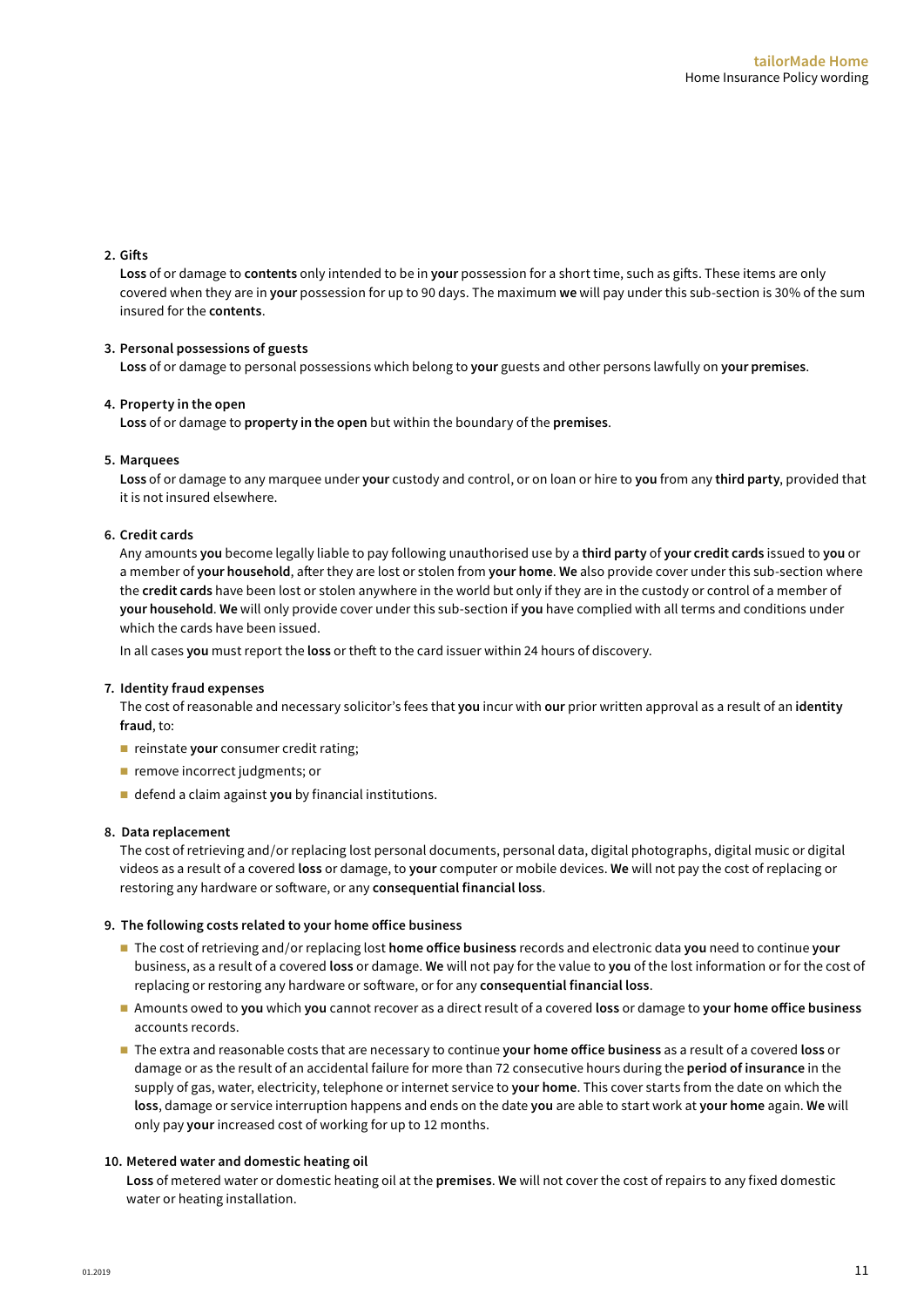#### **11. Freezer contents**

**Loss** of or damage due to spoilage or decay of the contents of **your** freezer and/or refrigerator at the **premises** caused by:

- accidental failure of the freezer and/or refrigerator;
- $\blacksquare$  refrigerant fumes escaping from the equipment; or
- n accidental failure of the electricity or gas supply, excluding deliberate acts of any electricity or gas company to withhold or restrict supply and excluding failure of supply due to strikes or other industrial action.

No **excess** will apply to this cover.

#### **12. Relatives residing in a care home**

**Loss** of or damage to **contents** owned by **your close relatives** who are permanently residing in a care home, providing that no other insurance covers these **contents**.

#### **13. Acquired disability**

The cost of reasonable and necessary alterations to **your home** (as specified in a report prepared by an occupational therapist whom we have instructed) to enable **you** or a member of **your household** to live unassisted if **you** or a member of **your household** have become **permanently physically disabled** as a direct result of a sudden and unforeseen accident during the **period of insurance**.

#### **14. Fatal injury**

If any member of **your household** suffers physical injury at the **premises**, which proves fatal within 12 months, as a result of fire or violence caused by burglars, **we** will pay **you** or **your** legal personal representative the amount listed in the table of limits for each person so injured.

#### **Additional expenses**

**We** will pay in addition to the sum insured for **contents** the necessary and reasonable costs listed below that **you** incur following **loss** of or damage to **your contents** covered by this policy. **We** will not pay more than the amount shown in the table of limits for each of them.

#### **1. Clean up costs**

The cost of cleaning up the debris of insured items including their disposal or destruction.

#### **2. Emergency access repair costs**

The cost of repairing damage to **your contents** caused by the fire brigade, law enforcement officers and/or the medical services gaining emergency access.

#### **3. Transport and storage costs**

The reasonable cost of transporting **your contents** to secure storage and back to **your home**, if:

- n **your home** is rendered uninhabitable, or in **our** sole opinion the security of **your home** is compromised, as a result of sudden **loss** of or damage to **your home** or its **contents**; or
- n a statutory or regulatory body or agency prohibits occupation or use of **your home**;

until either such time as the **loss** or damage is rectified, or the local authority allows **you** to resume occupancy of **your home**.

These costs may include, but will not be limited to the cost of securely packing the objects, the cost of hiring the services of a removal company which is suitably competent and experienced in the transport of these types of objects and the cost of hiring a suitable and secure storage unit.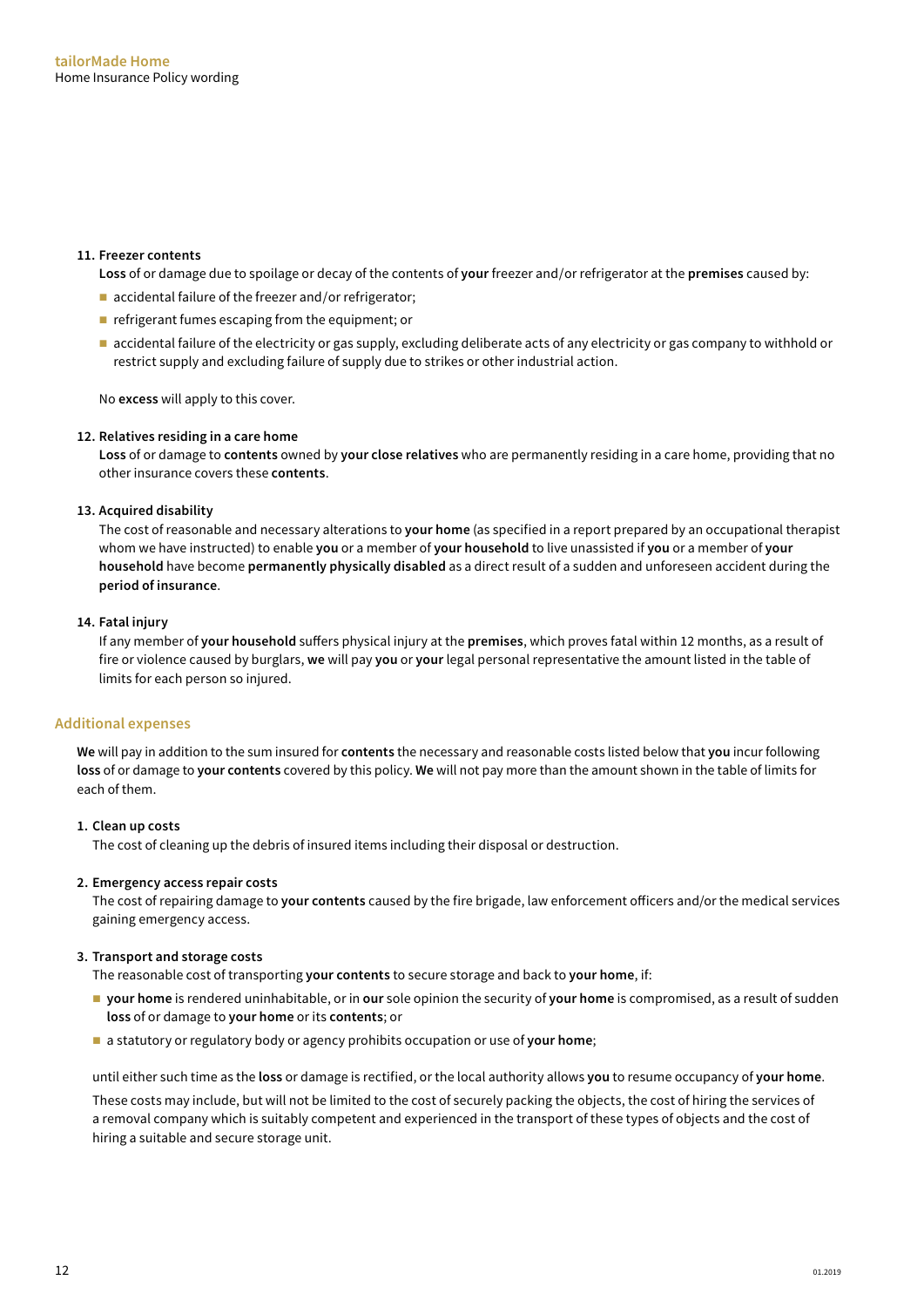#### **4. Travel costs**

The cost of an urgent journey to the location of **loss** or damage which is taken by **you** or a member of **your household** to:

- $\blacksquare$  assist with police investigations;
- n investigate the circumstances of the **loss** or damage; or
- n take measures to prevent further **loss** or damage.

**We** will not pay for travel costs under this section if **we** have paid or agreed to pay for travel costs under any other section of this policy as a result of the same incident.

#### **5. Loss prevention and mitigation expenses**

The reasonable and necessary costs of temporary measures **you** take to avoid or mitigate immediately impending insured loss or damage, even if those measures are unsuccessful.

**We** will not pay for loss prevention and mitigation costs under this section if **we** have paid or agreed to pay for loss prevention and mitigation costs under any other section of this policy as a result of the same incident.

#### **6. Replacement of keys and locks**

The cost of replacing and fitting the locks of external doors and windows, intruder alarms or **safes** at the **buildings** if any keys to the locks are stolen or lost anywhere in the world.

#### **7. Security upgrade**

The cost of upgrading **your home's** alarm and physical protections following an **aggravated burglary** at **your home** during the **period of insurance**.

#### **8. Psychological care**

The cost of psychological care **you** or a member of **your household** require following an **aggravated burglary** or a fire at the **home** during the **period of insurance**.

#### **Alternative accommodation and loss of rent**

If **your home** is rendered uninhabitable by **loss** of or damage to the **contents** covered by this policy, or the local authority prohibits **you** or **your tenants** from living in **your home** or prohibits access to **your home**, and provided that **you** have **our** prior written agreement, **we** will pay either:

- n the reasonable cost of alternative accommodation which **you** as occupier of the **buildings** incur for **your household** and **your** domestic pets; or
- **n** any rent for which **you** are liable as occupier; or
- **n** loss of rent which you are unable to recover.

**We** will help **you** to find suitable alternative accommodation of a similar standard to **your home**.

**We** will pay for alternative accommodation, rent payable or loss of rent until **your home** is capable of being occupied again subject to a maximum period of three years.

**We** will not pay for alternative accommodation or loss of rent under this section if **we** pay for alternative accommodation or loss of rent under Section A (Buildings and Tenant's Improvements) of this policy as a result of the same incident.

#### **Change of residence**

If **you** move house, **your contents** are covered whilst in transit with a professional carrier and then at **your** new address.

If, following a separation, **you** or **your** partner moves out of the **home** and part of the **contents** are transferred to his/her new address, cover for these **contents** is extended to this new address for 60 days. If **you** require cover for more than 60 days, or if the new address is located in a different country to **your home**, **you** must obtain our prior approval.

**We** will only provide cover under this sub-section if the security and fire prevention measures at the new address are equal to or better than those at **your home**.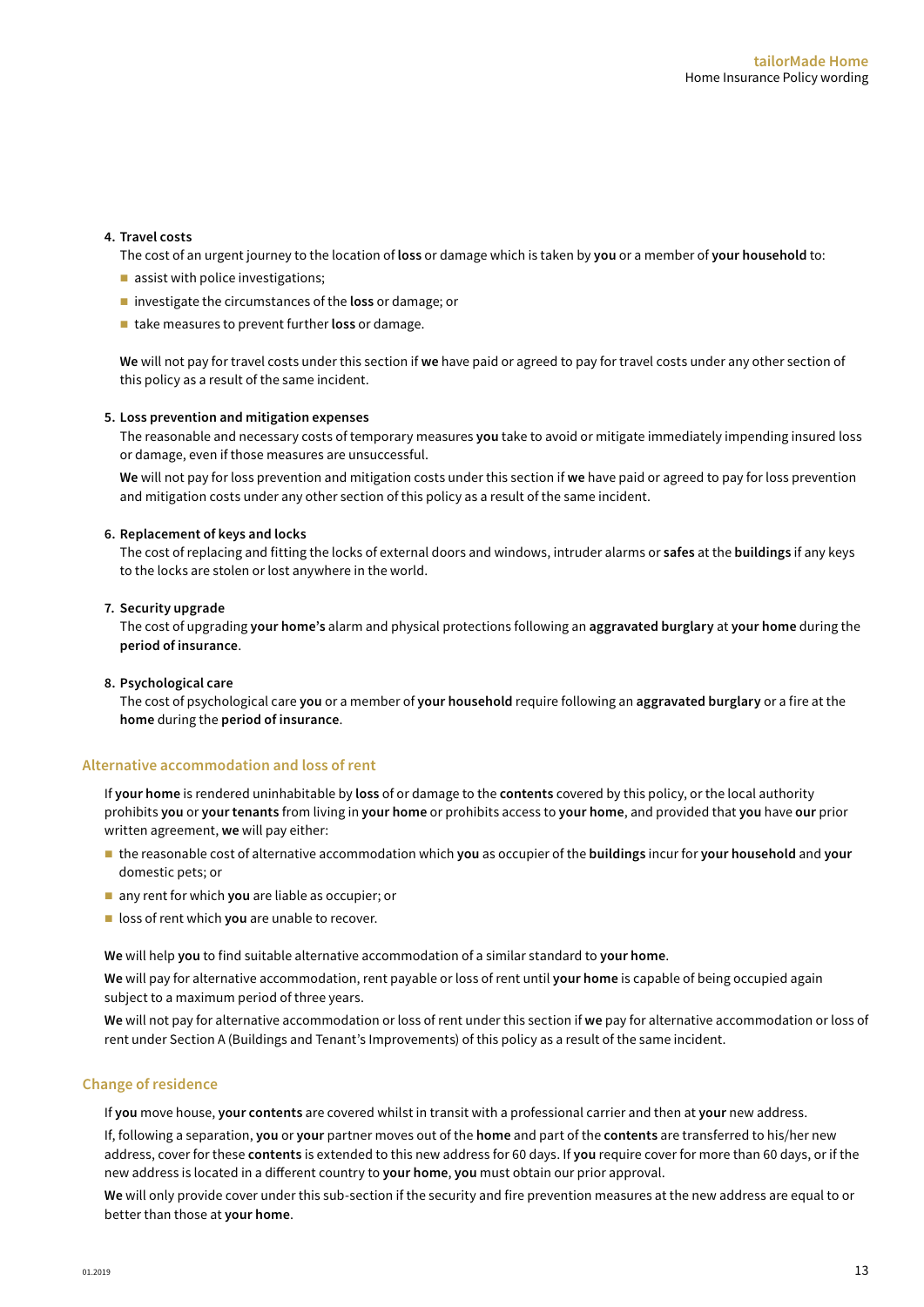# <span id="page-12-0"></span>Section C: Collection

#### **Main cover**

- **1. You** are insured against accidental **loss** of or damage to the **collection** while in the **home** or anywhere in the world. The **collection** has to be securely and adequately packed while in transit and either transported by a professional carrier or under the custody and control of **you**, a member of **your household** or a person appointed by **you**.
- **2.** The most **we** will pay is:
	- n the cost of restoration and the resulting percentage by which a damaged item, or any pair or set of which it is a part, has **depreciated**; or
	- n the **agreed value** shown in the **schedule** or in a specification held by us or your insurance adviser if the item is lost or beyond economic repair.
- **3.** The **depreciation** must be established by an independent expert agreed by **us**.
- **4.** The amount payable under the policy will be based on the **agreed value** of the item which has been lost or damaged. **We** will not be liable for more than the **agreed value** of the item.
- **5.** If an item has had a professional valuation carried out within the last 3 years and this valuation is reflected in the **schedule**, **we** agree to insure the item on an increased value basis if the **market value** of the item had increased at the time of the **loss** or damage. The most **we** will pay is an additional 25% of the value shown in the **schedule** for that item up to the sum insured for the **collection** as shown in the **schedule**.
- **6.** For items not specified in the **schedule** or individually listed in a specification held by **us** or **your** insurance adviser the most **we** will pay for any one item, pair or set is the **market value** at the time of the **loss** or damage, up to the single item limit shown in the table of limits. **We** will not pay more than the total sum insured for unspecified items.

#### **7. Death or permanent disability of the artist**

If the **market value** of any item insured on an **agreed value** basis increases as a result of the death of the artist during the **period of insurance**, **we** will pay up to 200% of the **agreed value** of that item in the event of a valid claim up to the maximum shown in the table of limits.

**You** must provide **us** with an independent professional valuation report or a purchase receipt which is not more than 3 years old and **you** must prove the increased **market value** of that item.

**We** will also reimburse all irrecoverable costs or expenses **you** have paid on works of art commissioned by **you** but not completed due to the death or permanent disability of the artist. The most **we** will pay for any irrecoverable costs or expenses is the amount shown in the table of limits.

#### **Additional cover**

The following items are covered in addition to the total sum insured for the **collection**. **We** will not pay more than the amount listed in the **schedule** for each of these items.

#### **1. New acquisitions**

**Loss** of or damage to items forming any part of the **collection** newly acquired by **you** during the **period of insurance** provided that **you** notify **us** of the acquisition within 90 days and **you** pay an additional premium.

#### **2. Pairs and sets**

**We** will pay **you** the **agreed value** of the entire pair or set if **you** surrender the undamaged article(s) of the pair or set to **us**.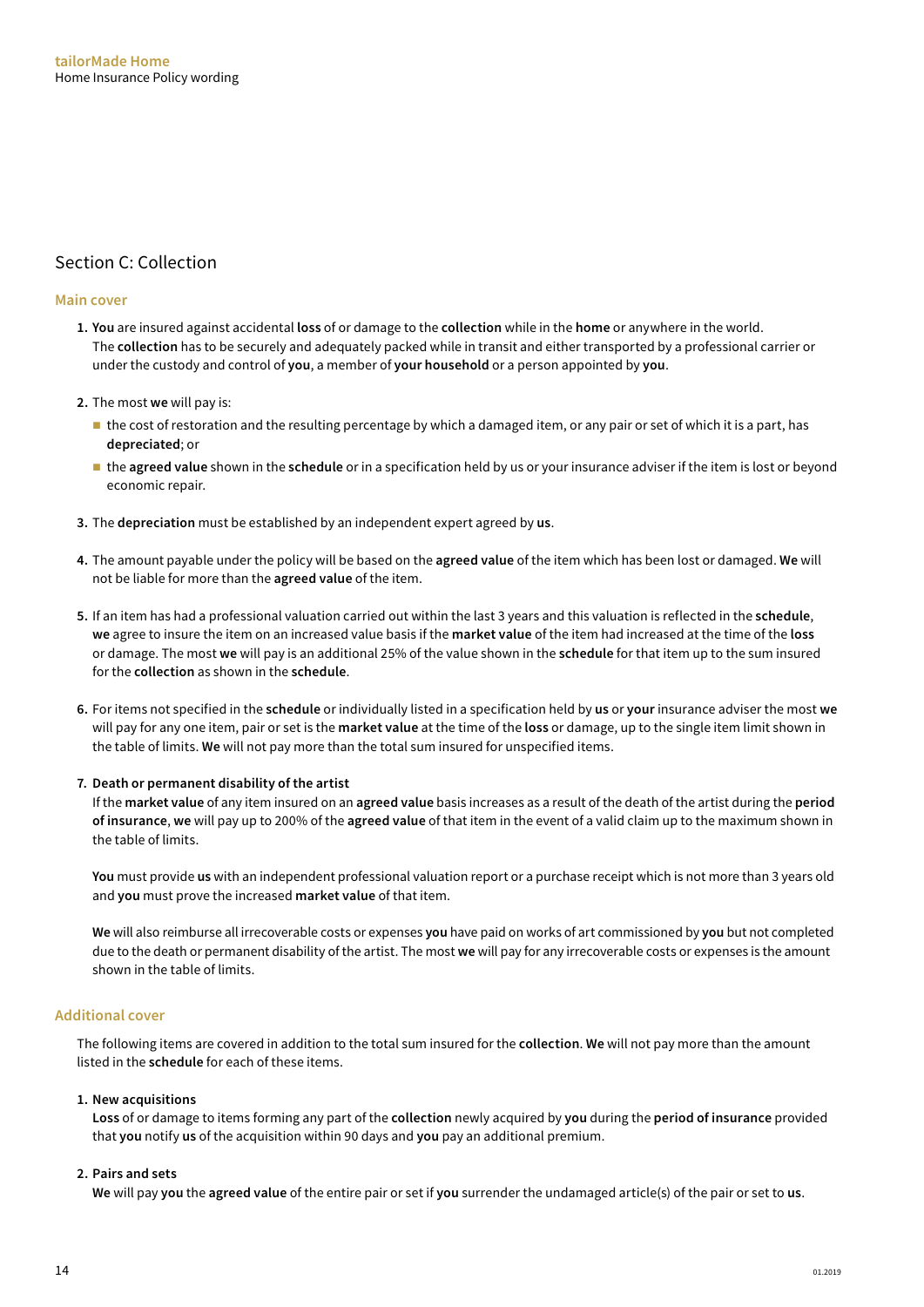For items not specified on the **schedule**, the most **we** will pay under this section is the amount listed in the table of limits for unspecified pairs and sets.

#### **3. Lack of, or defective, title**

The amount **you** have paid to purchase an item which **you** are subsequently required by law to relinquish possession of due to:

- the vendor's defective or lack of title to the item purchased by **you**:
- n any charge or encumbrance placed on the item, prior to the purchase by **you**, of which **you** were not aware.

Legal costs **you** incur, with **our** prior consent, in defending claims in respect of any defective or lack of title claim made against **you** provided always that:

- you took reasonable care to verify the item's ownership and history before you acquired it;
- you purchased the item after the retroactive date shown in your schedule;
- n any claim against **you** for the return of the item or attempt to enforce a charge or encumbrance against the item is made during the **period of insurance**; and
- n **you** notify **us** of any claim during the **period of insurance**.

The most **we** will pay during the **period of insurance** under this sub-section is 10% of the sum insured for the **collection**, subject to the maximum shown in the **table of limits**.

#### **Additional expenses**

**We** will pay in addition to the sum insured for the **collection** the necessary and reasonable costs listed below that **you** incur following **loss** of or damage to **your collection** which is covered under this policy. **We** will not pay more than the amount shown in the table of limits for each of them.

#### **1. Clean up costs**

The cost of cleaning up the debris of insured items including their disposal or destruction.

#### **2. Emergency evacuation of the collection**

The reasonable cost of transporting **your collection** to secure storage and back to **your home**, if:

- n **your home** is rendered uninhabitable, or in **our** sole opinion the security of **your home** is compromised, as a result of sudden **loss** of or damage to **your home**, its **contents** or the **collection**; or
- n a statutory or regulatory body or agency prohibits occupation or use of **your home**;

until either such time as the **loss** or damage is rectified, or the local authority allows **you** to resume occupancy of **your home**.

These costs may include, but will not be limited to, the cost of securely packing the objects, the cost of hiring the services of a professional carrier who are suitably competent and experienced in the transport of these types of objects and the cost of hiring a suitable and secure storage unit.

The maximum **we** will pay under this sub-section is 15% of the sum insured for the **collection**.

#### **3. Costs of recovering the collection**

The costs incurred to retrieve any part of the **collection** that has been lost or stolen or to find a replacement including travel expenses, transportation costs, custom duties and legal fees incurred with **our** prior consent.

#### **4. Travel costs**

The cost of an urgent journey to the location of **loss** or damage which is taken by **you** or a member of **your household** to:

- $\blacksquare$  assist with police investigations;
- n investigate the circumstances of the **loss** or damage; or
- n take measures to prevent further **loss** or damage.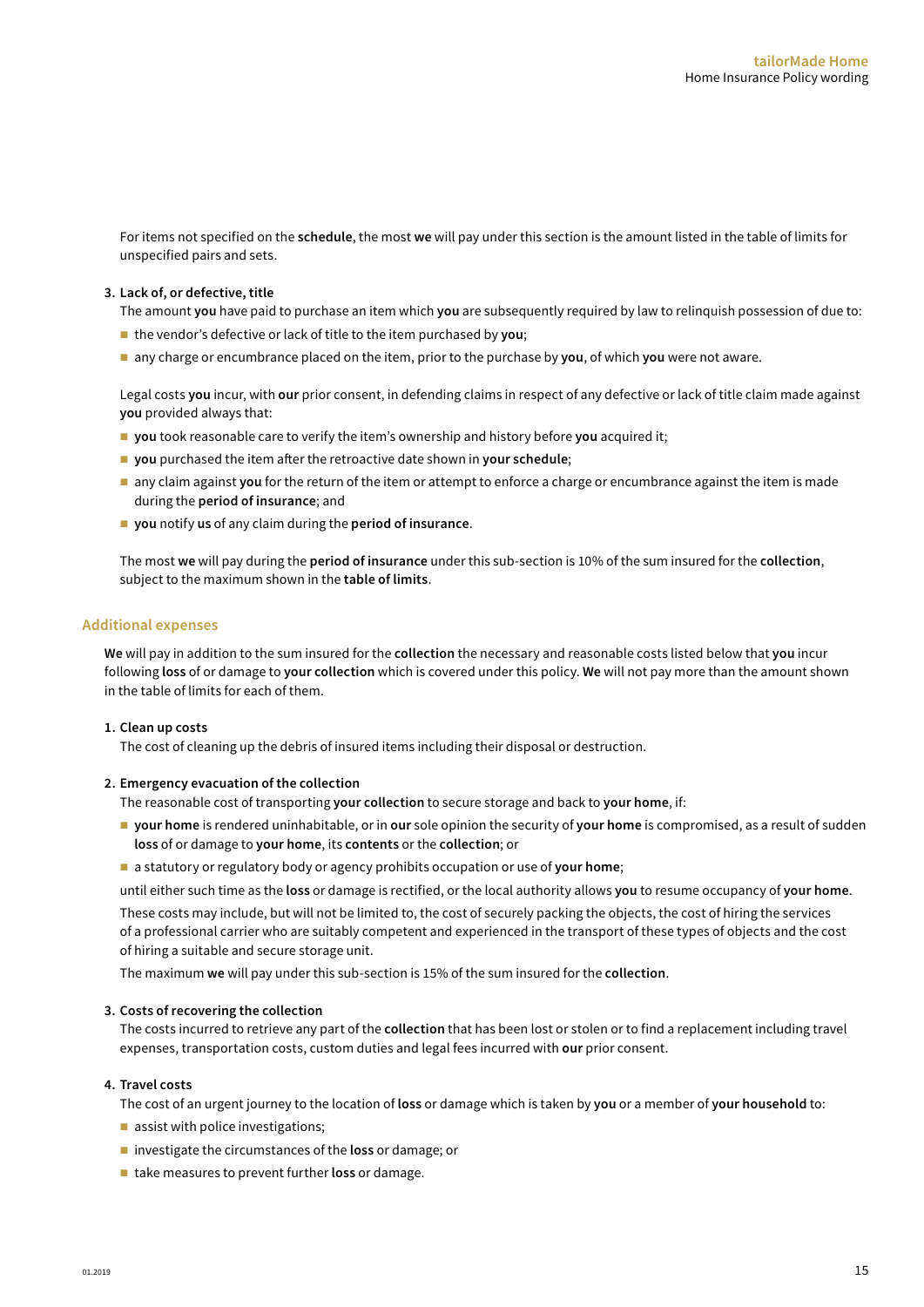<span id="page-14-0"></span>**We** will not pay for travel costs under this section if **we** have paid or agreed to pay for travel costs under any other section of this policy as a result of the same incident.

**5.** Loss prevention and mitigation expenses

The reasonable and necessary costs of temporary measures **you** take to avoid or mitigate immediately impending insured **loss** or damage, even if those measures are unsuccessful.

**We** will not pay for loss prevention and mitigation costs under this section if **we** have paid or agreed to pay for loss prevention and mitigation costs under any other section of this policy as a result of the same incident.

### **Change of residence**

If **you** move house, **your collection** is covered whilst in transit with a professional carrier and then at **your** new address.

If following a separation, **you** or **your** partner moves out of the home and part of the **collection** is transferred to his/her new address, the cover for the **collection** is extended to this new address.

In both cases above, the cover at the new address is granted for 60 days and is subject to the new address having the same level of security and fire protection as the existing **home**. If cover is required beyond the period of 60 days or if the new address is located in a different country, **our** prior approval is required.

# Section D: Jewellery

#### **Main cover**

- **1. You** are insured against **loss** of or damage to **your jewellery** within **your home** or anywhere in the world or as set out in **your schedule**.
- **2.** The most **we** will pay is:
	- n the cost of restoration and the resulting percentage by which a damaged item, or any pair or set of which it is a part, has **depreciated**; or
	- n the **agreed value** shown in the **schedule** or in a specification held by **us** or **your** insurance adviser if the item is lost or beyond economic repair

together with any related expense incurred with our prior written approval.

- **3.** The **depreciation** must be established by an independent expert agreed by **us**.
- **4.** The amount payable under the policy will be based on the **agreed value** of the item which has been lost or damaged. **We** will not be liable for more than the **agreed value** of the item.
- **5.** If an item has had a professional valuation carried out within the last 3 years and this valuation is reflected in the **schedule**, **we** agree to insure the item on an increased value basis if the **market value** of the item had increased at the time of the **loss**. The most **we** will pay is an additional 25% of the value shown in the table of limits for that item up to the total sum insured for **jewellery**.
- **6.** For items not specified in the **schedule** or individually listed in a specification held by **us** or **your** insurance adviser the most **we** will pay for any one item, pair or set is the **market value** at the time of the **loss** or damage up to the single item limit shown in the table of limits. **We** will not pay more than the total sum insured for unspecified items.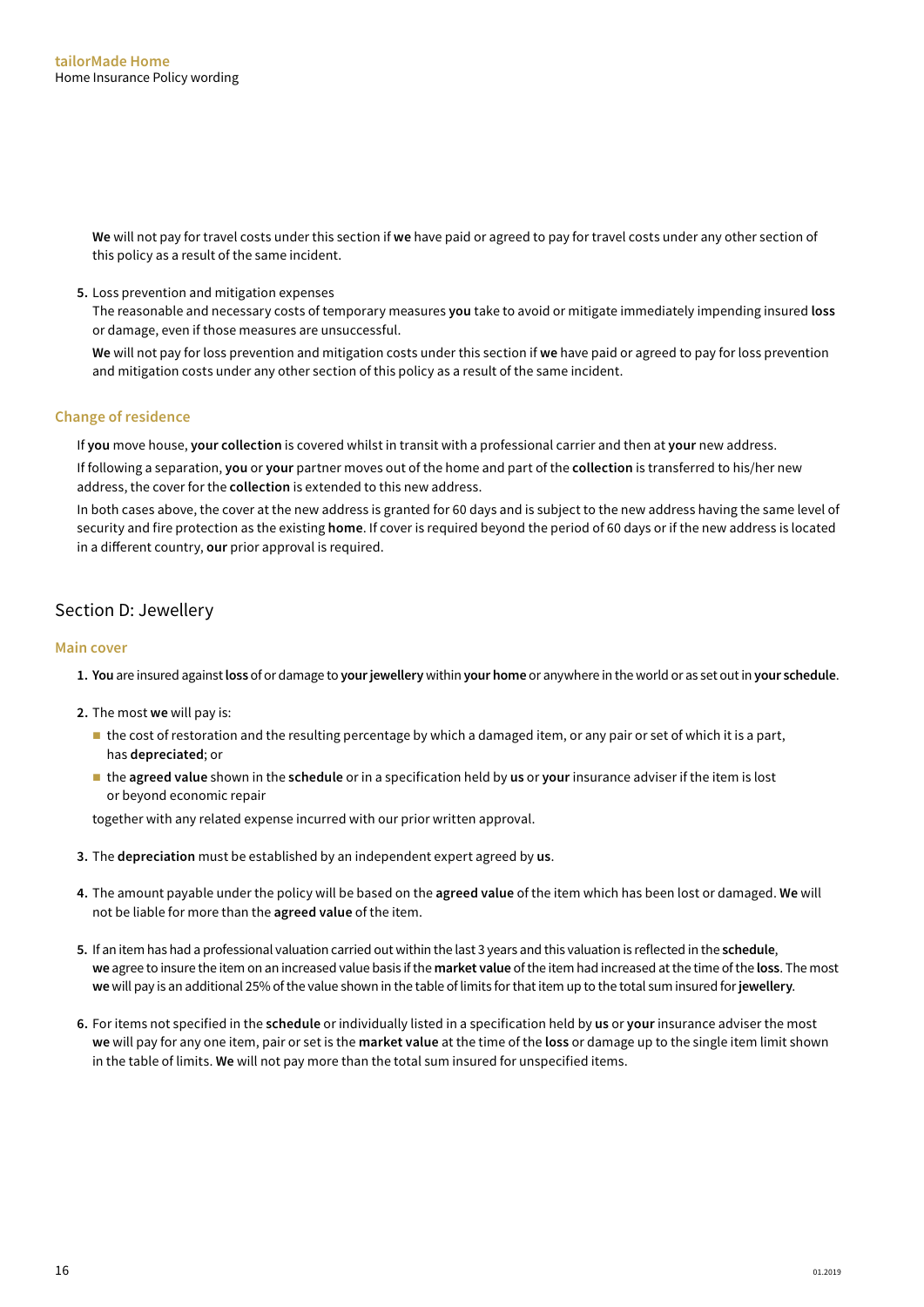#### <span id="page-15-0"></span>**Additional cover**

The following items are covered in addition to the total sum insured for **jewellery**. **We** will not pay more than the amount listed in the table of limits for each of these items.

#### **1. New acquisitions**

**Loss** of or damage to **jewellery** newly acquired by **you** during the **period of insurance** provided that **you** notify **us** of the acquisition within 90 days and an additional premium is paid. The maximum **we** will pay under this sub-section is 30% of the sum insured for **jewellery**.

#### **2. Pairs and Sets**

If an item of **your jewellery** forms part of a pair or set, **we** will pay **you** the **agreed value** of the entire pair or set if the item is lost or damaged beyond economic repair. For items not specified on the **schedule**, the most **we** will pay under this section is the limit shown in the table of limits for unspecified pairs and sets.

**You** must surrender the undamaged article(s) of the pair or set to **us** if **we** so request.

# Section E: Your Liabilities

#### Your liability as owner, occupier or tenant

#### **Main cover**

**You** and **your household** are insured for damages **you** are legally liable to pay:

- n as owner or occupier of the **premises** at the addresses specified in the **schedule** resulting from an accident which takes place during the **period of insurance** and which causes property damage, **bodily injury** or **consequential financial loss** to a **third party**;
- n as tenant to the owner of the **buildings**.

**We** will also pay any costs and expenses, agreed by **us** in advance in writing, incurred by **you** or **your household** in the defence of a claim.

#### **Additional cover**

**1.** Damage to other **premises**

**You** and **your household** are also insured for accidental damage for which you are legally liable in respect of:

- n a holiday home or a hotel room occupied by **you** or **your household** for a p**e**riod of up to a maximum of 3 months;
- n premises used by **you** or **your household** for a family celebration up to a maximum hire period of 3 days;
- n a student room or apartment rented by one of your or your household's children during their studies;
- n alternative accommodation occupied by **you** or **your household** following **loss** or damage covered by this policy.

**We** will also pay any costs and expenses, agreed by **us** in advance in writing, incurred by **you** or **your household** in the defence of a claim.

**2.** Defective Premises liability

**You** are insured for **your** legal liability under Section 3 of the Defective Premises Act 1972 or Section 5 of the Defective Premises (Northern Ireland) Order 1975 as owner of any previous private residence which **you** occupied at the time of sale or disposal to pay for an accident in and around that residence if the accident caused **bodily injury** to any person or damage to material property. This Defective Premises Act insurance continues for seven years from the date this policy expires or is cancelled but the insurance will not apply if **your** liability is covered by a more recent policy.

**We** will not pay for any liability for the cost of remedying any defect or alleged defect.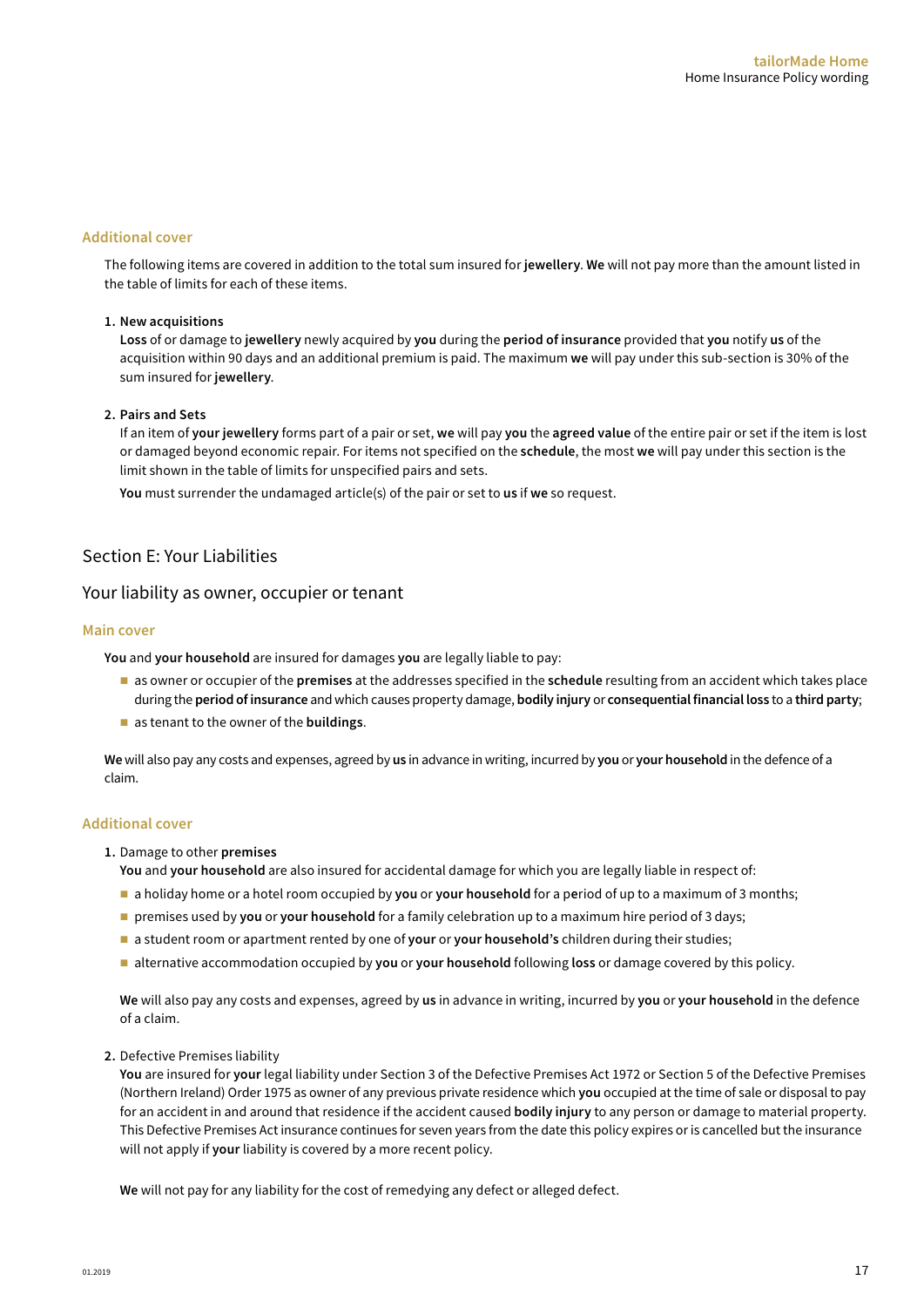# Your liability as a private individual

#### **Main cover**

**You** and **your household** are insured for damages **you** or **your household** are legally liable to pay as a private individual resulting from an accident which causes property damage, **bodily injury** or **consequential financial losses** to a **third party** and happens during the **period of insurance**.

This cover applies anywhere in the world but is limited in the United States of America or Canada to **your household's** stay in those countries which does not exceed 90 days in total for either or both of those countries during any **period of insurance**.

**We** will also pay any costs and expenses, agreed by **us** in advance in writing, incurred by **you** or **your household** in the defence of a claim.

#### **Additional cover**

**1. Liability for the activities of others**

**We** will also insure the legal liability to pay damages resulting from accidents which cause property damage, **bodily injury** or **consequential financial losses** to a **third party** caused by:

- n **your domestic employees** during the execution of their **domestic duties** or **home office business** activities;
- n **your** or **your household's** children that have left **your home** as long as they are in full time education and have not reached the age of 30; or
- n a person who is taking care, on a voluntary basis, of **your** children (including paid baby-sitting) or **your** animals or while they provide occasional and voluntary assistance to **you** or **your household**.

**We** will also pay any costs and expenses, agreed by **us** in advance in writing, incurred by **you** or **your household** in the defence of a claim.

#### **2. Shortfall in damages**

If **your household** has not received the full amount of any damages and taxed costs awarded by any court of law in the United Kingdom, for **bodily injury** or property damage within three months of the award, **we** will pay **your household** the balance provided that:

- **p** you would have been covered under the main cover stated above had the position of you and the other party been reversed;
- $\blacksquare$  the judgment is not subject to a pending appeal; and
- n **you** agree to allow **us** to enforce all rights and remedies to which **we** shall become entitled upon making payment.

# Your liability as an employer

**You** are insured for **your** legal liability to pay damages for **bodily injury** occurring during the **period of insurance** to your **domestic employees** employed in connection with the **premises** or in connection with any temporary residence which is used by **your household**. We only provide cover under this section where the incident giving rise to the **bodily injury**:

- n arises from your **domestic employees' domestic duties** or any work carried out in connection with your **home office business**; and
- $\blacksquare$  takes place in the United Kingdom or during a temporary trip abroad.

**We** will also pay any costs and expenses, agreed by **us** in advance in writing, incurred by **you** or **your household** in the defence of a claim. For the purposes of this section "United Kingdom" means England, Wales, Scotland, Northern Ireland, the Isle of Man and the Channel Islands.

#### **Limit of Liability**

In respect of Section E: **Your** Liabilities **we** will not pay in total more than the amount shown in the table of limits in respect of any one accident or event or series of accidents or events arising from one cause.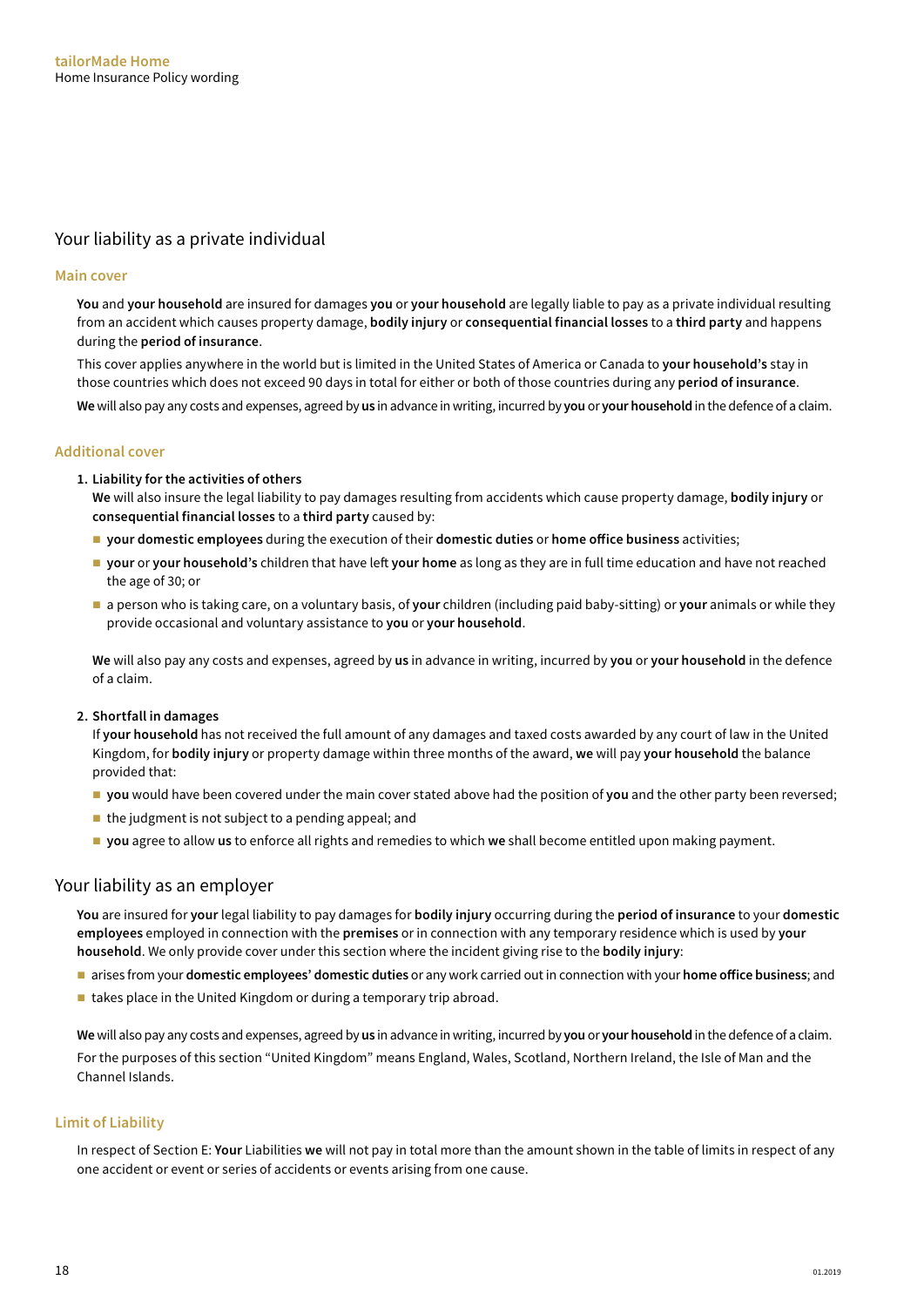#### **What we do not cover**

In addition to the general exclusions listed on pages 20-24 of this policy, the following additional exclusions apply to this section of the policy:

#### **We will not pay for:**

- n Liability arising directly or indirectly from any business, profession or trade other than **your home office business**.
- **Nour** liability for fines, penalties, or punitive damages.
- n Liability arising out of ownership, occupation, possession or use of any land or building other than the **premises** shown in the **schedule** (with the exception of the holiday home, hotel room, building or contents used by **you** for a family celebration or alternative accommodation as stated on pages 17-18).
- n Personal liability arising out of any contract unless **you** or **your household** would have been liable had the contract not been made.
- n Liability arising out of **loss** of or damage to any private residence **your household** previously owned or occupied except under Section 3 of the Defective Premises Act 1972 or Section 5 of the Defective Premises (Northern Ireland) Order 1975.
- n Liability for **loss** of or damage to property which belongs to or is in **your household**'s care or the care of any person under contract of service with **your household**.
- n Liability arising out of ownership, possession or use of any mechanically propelled or motorised vehicle (except children's toys with a maximum speed of 20 km per hour used at **your premises**, motorised gardening equipment, golf buggies and invalid carriages), aircraft or watercraft over 12 feet in length or with an engine of more than 10 HP.
- **I.** Liability arising out of the ownership of any animal other than horses or domestic pets, but excluding dogs which are considered dangerous under the laws of the country where the **premises** are located.
- n Liability arising out of accidents which happen in the United States of America or in Canada if **your** stay in either or both countries has exceeded 90 days in total in the **period of insurance** at the time of the accident.
- $\blacksquare$  Liability for which compulsory motor insurance is required by law.
- $\blacksquare$  Liability in connection with any car or other mechanically propelled or motorised vehicle: – while it is being used for racing, pacemaking, testing, hill climbs or trials; or – whilst being used by **you** or **your household** in the United States of America or Canada.
- $\blacksquare$  Liability in respect of claims directly or indirectly arising out of asbestos or any materials containing asbestos provided that the **bodily injury** is caused by the hazardous nature of asbestos.
- n Liability arising out of any work **your domestic employees** do for **you** other than **domestic duties** or work carried out in connection with **your home office business**.
- n Liability for damages caused by buildings undergoing works which affect the stability of the **building** or which are subject to mandatory construction insurance.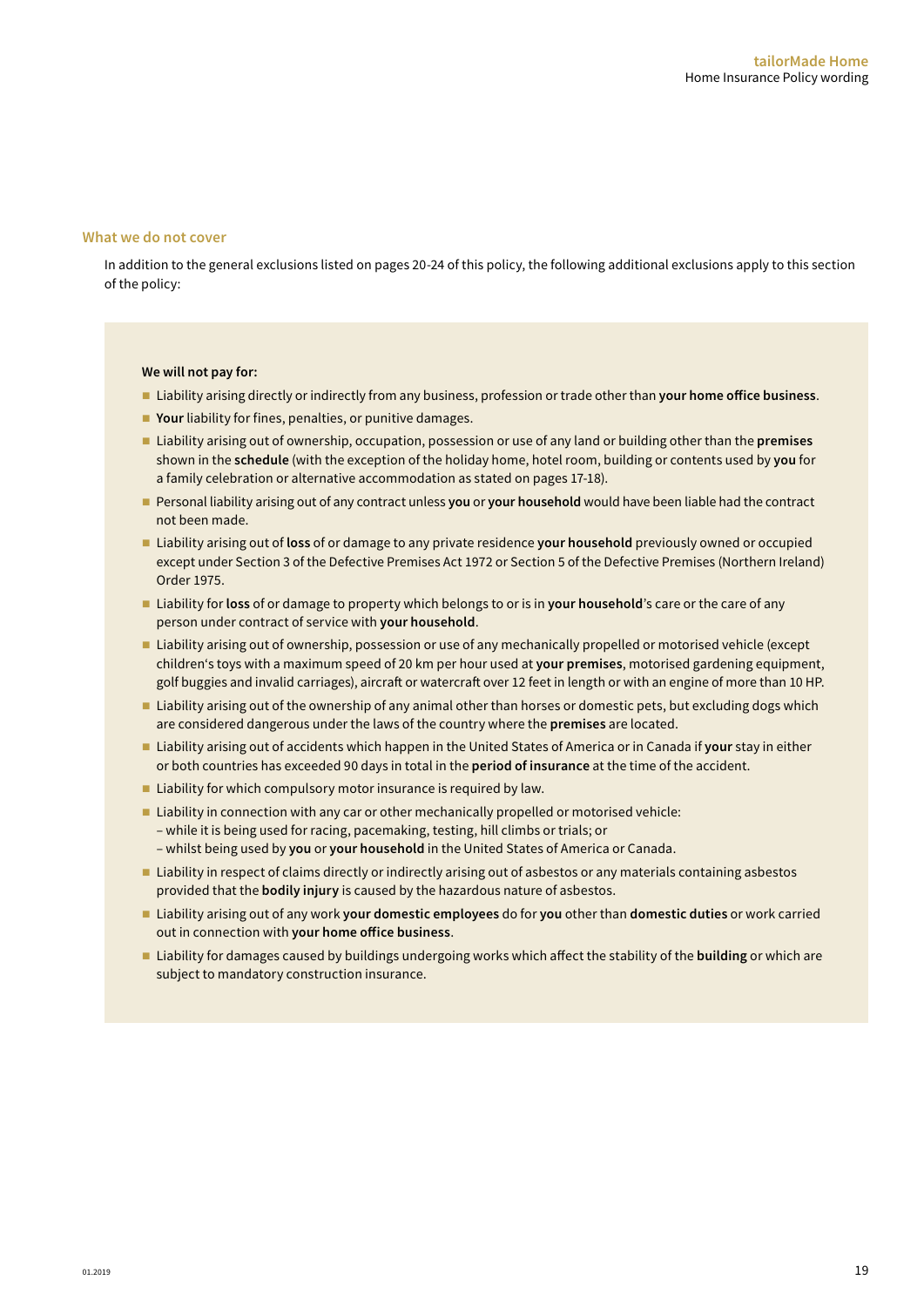# <span id="page-18-0"></span>**3. General Exclusions**

Whilst **we** aim to make **our** policy comprehensive, there are certain things **we** cannot insure. The following exclusions apply to all sections of **your** policy unless otherwise stated.

# Absolute exclusions

Unless an exception applies, the following exclusions apply to all claims under the policy without qualification:

| Acts of war                     | We will not pay for any loss, damage, or expense<br>caused by or resulting from war, invasion, act of<br>foreign enemy, hostilities (whether war is declared or<br>not), civil war, rebellion, revolution, insurrection or<br>military or usurped power.                                                                                                 |                                                                                           |
|---------------------------------|----------------------------------------------------------------------------------------------------------------------------------------------------------------------------------------------------------------------------------------------------------------------------------------------------------------------------------------------------------|-------------------------------------------------------------------------------------------|
| <b>Building work</b>            | We will not pay for any loss, damage, or expense<br>which takes place or is incurred:<br>while the buildings are undergoing demolition,<br>structural alteration, structural repair or extension;<br>where the cost of such works exceeds £100,000; and<br>where the loss, damage, expense or liability is<br>caused by the works.                       | This exclusion does not apply if you have our<br>written agreement to the building works. |
| Communicable<br>disease         | We will not pay for loss, damage, expense or any liability<br>which is directly or indirectly caused by, contributed<br>to, or arising from the transmission of any disease,<br>virus or syndrome that can be spread from one person<br>to another or from an animal to a person.                                                                        |                                                                                           |
| Confiscation                    | We will not pay for any loss, damage, or expense<br>caused by or resulting from the confiscation,<br>requisition, detention or destruction of:<br>any property belonging to you; or<br>any property for which you are legally responsible;<br>by, or under the order of, any government, public or<br>local authority or anybody acting on their behalf. |                                                                                           |
| Consequential<br>financial loss | We will not pay for any consequential financial loss<br>that you suffer following any incident which results in<br>a covered claim under the policy.                                                                                                                                                                                                     |                                                                                           |
| Deliberate<br>or criminal acts  | We will not pay for any loss, damage, expense or liability<br>caused by or resulting from your own deliberate or<br>criminal acts or omissions, those of any member of your<br>household or those of anyone acting on your behalf.                                                                                                                       |                                                                                           |
| Environmental<br>factors        | We will not pay for any loss, damage, or expense caused<br>by or resulting from rot, mould, toxic mould, mildew,<br>fungus, fluctuations in temperature and air pressure,<br>humidity, dryness of the air and exposure to light.                                                                                                                         |                                                                                           |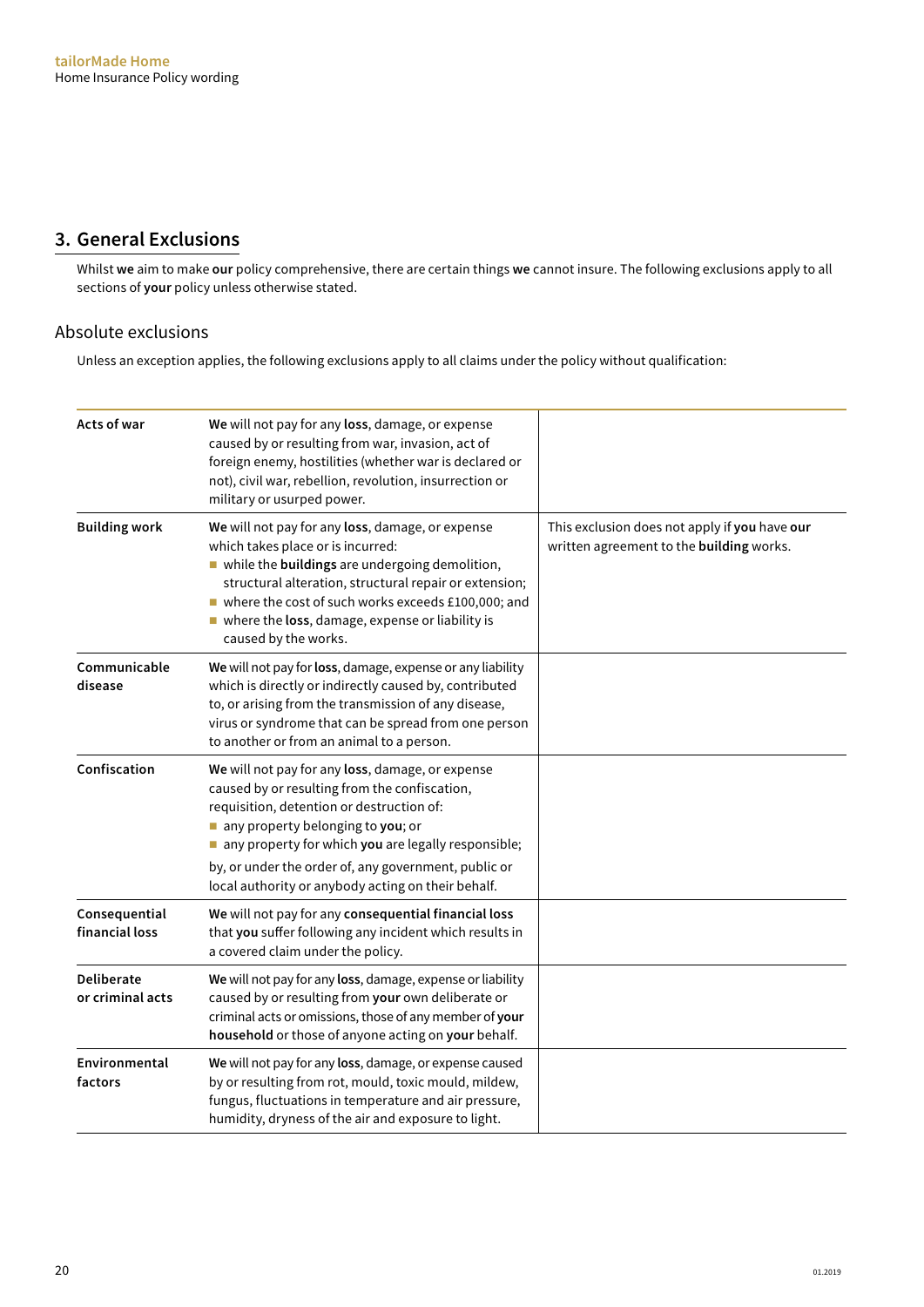| <b>Escape of water</b>                  | We will not pay for any loss, damage, or expense<br>caused by or arising out of escape of water from:<br>any fixed domestic water or heating installation;<br>any fixed water tanks; or<br>any water apparatus or pipes<br>while your home is unoccupied.                                                                                                 | This exclusion does not apply if:<br>you keep your home and any domestic outbuildings<br>and garages which contain fixed domestic water<br>or heating installations, fixed water tanks or water<br>apparatus or pipes heated to a temperature of<br>at least 10 degrees celsius; or<br>you shut off and drain the fixed domestic water or<br>heating installations, fixed water tanks, water<br>apparatus and pipes and you or a person nominated<br>by you inspect the buildings at least once a week. |
|-----------------------------------------|-----------------------------------------------------------------------------------------------------------------------------------------------------------------------------------------------------------------------------------------------------------------------------------------------------------------------------------------------------------|---------------------------------------------------------------------------------------------------------------------------------------------------------------------------------------------------------------------------------------------------------------------------------------------------------------------------------------------------------------------------------------------------------------------------------------------------------------------------------------------------------|
| <b>Excess</b>                           | We will not pay for the amount of any excess shown in<br>the schedule.                                                                                                                                                                                                                                                                                    | Unless stated otherwise in this policy wording or<br>on the schedule, this exclusion does not apply if<br>your claim exceeds £10,000.                                                                                                                                                                                                                                                                                                                                                                   |
| Frost                                   | We will not pay for any loss, damage or expense to<br>your buildings caused by or resulting from frost.                                                                                                                                                                                                                                                   | This exclusion does not apply to loss or damage to,<br>or expense incurred in relation to, fixed water tanks,<br>apparatus and pipes.                                                                                                                                                                                                                                                                                                                                                                   |
| Inherent defect                         | We will not pay for any loss, damage or expense caused<br>by or resulting from an inherent defect.                                                                                                                                                                                                                                                        |                                                                                                                                                                                                                                                                                                                                                                                                                                                                                                         |
| <b>Misuse</b>                           | We will not pay for any loss, damage, or expense<br>caused by or resulting from the misuse of any<br>property, machinery or equipment by you or anyone<br>acting on your behalf.                                                                                                                                                                          |                                                                                                                                                                                                                                                                                                                                                                                                                                                                                                         |
| <b>Nuclear and</b><br>radiation hazards | We will not pay for any loss, damage, expense or liability<br>which is directly or indirectly caused by, contributed<br>to, or arising from:<br>onising radiation;<br>contamination by radioactivity from any nuclear<br>fuel or nuclear waste; or<br>the radioactive, toxic, explosive or hazardous<br>properties of any nuclear equipment or component. |                                                                                                                                                                                                                                                                                                                                                                                                                                                                                                         |
| <b>Pollution or</b><br>contamination    | We will not pay for any loss, damage, expense or liability<br>which is directly or indirectly caused by, contributed<br>to, or arising from pollution or contamination.                                                                                                                                                                                   | This exclusion does not apply if the pollution or<br>contamination was caused by a sudden, identifiable,<br>unintended and unforeseen accident which occurs<br>during the <b>period of insurance</b> . All pollution or<br>contamination shall be deemed to have occurred<br>at the time the accident took place.                                                                                                                                                                                       |
| <b>Prior incidents</b>                  | We will not pay for:<br>any accident, bodily injury, loss or damage which<br>occurs; or<br>any expense which you have incurred;<br>prior to the period of insurance.                                                                                                                                                                                      |                                                                                                                                                                                                                                                                                                                                                                                                                                                                                                         |
| Routine<br>maintenance                  | We will not pay for the cost of any routine maintenance<br>or redecoration.                                                                                                                                                                                                                                                                               |                                                                                                                                                                                                                                                                                                                                                                                                                                                                                                         |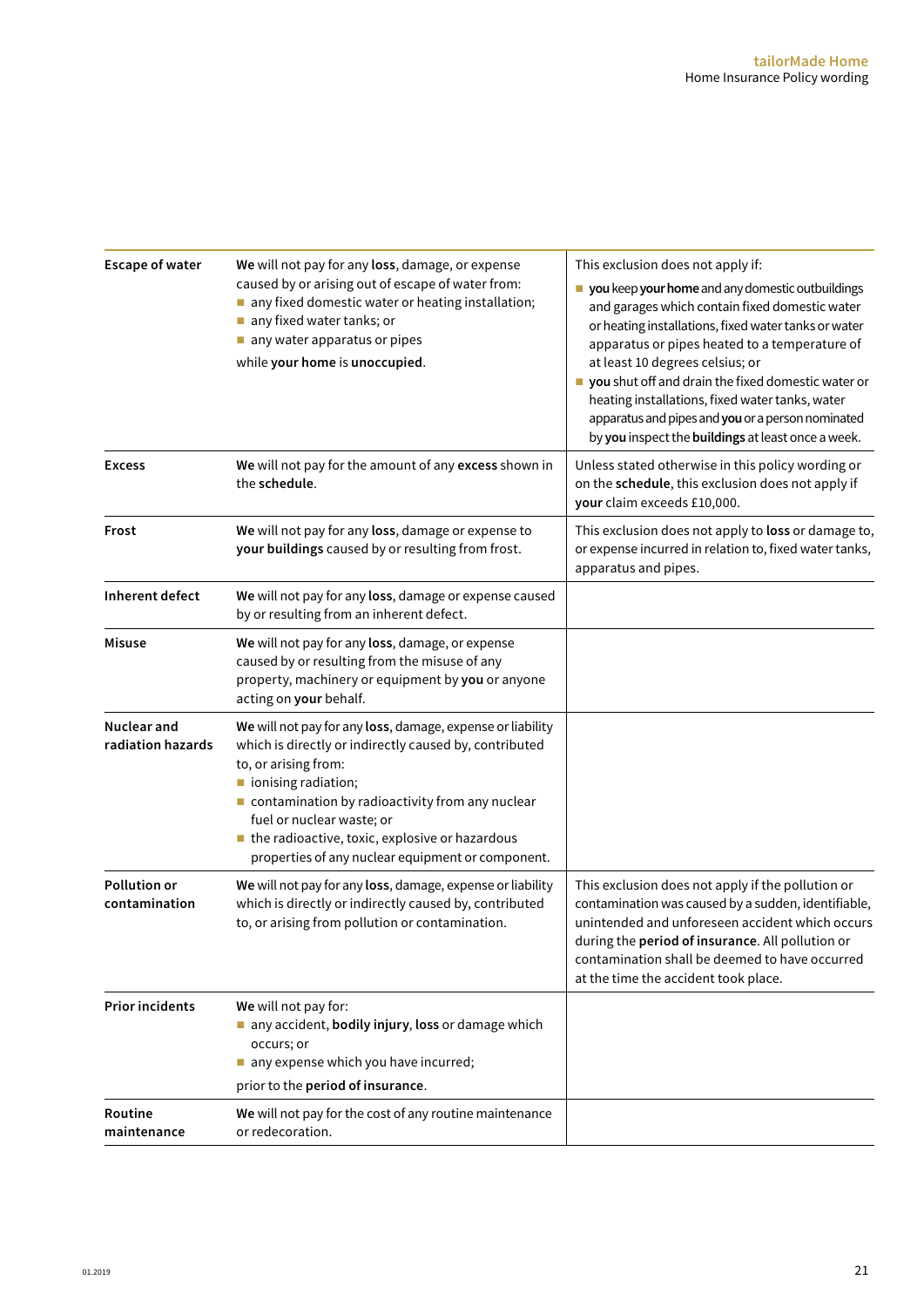| Structural<br>movement                     | We will not pay for any loss, damage, or expense caused<br>by or resulting from the movement of the buildings<br>including settlement, shrinkage, expansion or bulging.                                                                                                                                                                                                                                                                                                 | This exclusion does not apply where the movement<br>of the buildings is caused by subsidence, landslip<br>or ground heave.                                                                                                                                                                               |
|--------------------------------------------|-------------------------------------------------------------------------------------------------------------------------------------------------------------------------------------------------------------------------------------------------------------------------------------------------------------------------------------------------------------------------------------------------------------------------------------------------------------------------|----------------------------------------------------------------------------------------------------------------------------------------------------------------------------------------------------------------------------------------------------------------------------------------------------------|
| Subsidence,<br>landslip or<br>ground heave | We will not pay for any loss, damage, expense or<br>liability incurred in relation to:<br>(a) the solid floor slabs beneath the external walls of<br>your home, domestic outbuildings or garage; or<br>(b) paved terraces, patios, drives, paths, colonnades,<br>walls, gates, fences, hedges, hard courts, swimming<br>pools, other sports structures and domestic fixed<br>fuel tanks;<br>which is caused by or results from subsidence,<br>landslip or ground heave. | This exclusion does not apply in relation to (a)<br>if the external walls of your home, domestic<br>outbuildings or garage are damaged by the same<br>cause at the same time.<br>This exclusion does not apply in relation to (b)<br>if your home is also damaged by the same cause<br>at the same time. |

# Exclusions where ensuing damage is covered

These exclusions apply to all **loss**, damage or expense caused by or resulting from the causes set out below. However ensuing **loss**, damage or expense resulting from these causes is not excluded, as set out in the exceptions below.

Ensuing **loss**, damage or expense means any loss, damage or expense which follows the excluded **loss**, damage or expense. For example, if **your** roof leaks due to defective design or poor workmanship, **we** will not pay for the cost of repairing the roof. However if **your contents** are damaged by rainwater entering **your home**, this damage will not be excluded.

Please note that even if an exception applies, the **loss**, damage or expense may still be excluded elsewhere in the policy.

|                                    | <b>Exclusion</b>                                                                                                                                                                                                                                                                                                                                                                                      | <b>Exceptions</b>                                                                                                                                                                                                                                                                                                                                                                                                                                                                                                                                                                                                                                                                                                                                                                                                                                                        |
|------------------------------------|-------------------------------------------------------------------------------------------------------------------------------------------------------------------------------------------------------------------------------------------------------------------------------------------------------------------------------------------------------------------------------------------------------|--------------------------------------------------------------------------------------------------------------------------------------------------------------------------------------------------------------------------------------------------------------------------------------------------------------------------------------------------------------------------------------------------------------------------------------------------------------------------------------------------------------------------------------------------------------------------------------------------------------------------------------------------------------------------------------------------------------------------------------------------------------------------------------------------------------------------------------------------------------------------|
| Defective design<br>or workmanship | We will not pay for any loss, damage or expense caused<br>by or resulting from defective design, construction or<br>workmanship or the use of inadequate or defective<br>materials.<br>Therefore we will not pay the cost of remedying or<br>improving the defective design, construction or<br>workmanship or the loss, damage or expense caused<br>by the use of inadequate or defective materials. | This exclusion does not apply to any ensuing<br>sudden and unforeseen loss or damage to a<br>separate and identifiable part of the property<br>insured where:<br>$\blacksquare$ you were unaware of the defective design,<br>construction or workmanship or the use of<br>inadequate or defective materials; and<br>it was reasonable for you not to be aware of the<br>defective design, construction or workmanship<br>or the use of inadequate or defective materials<br>(for example because the defective design or<br>workmanship was not easily visible);<br>or where:<br>you were aware of the defective design, construction<br>or workmanship or the use of inadequate or<br>defective materials but had taken reasonable<br>steps to remedy the problem (taking into account<br>the scale of the problem and the length of time<br>you had been aware of it). |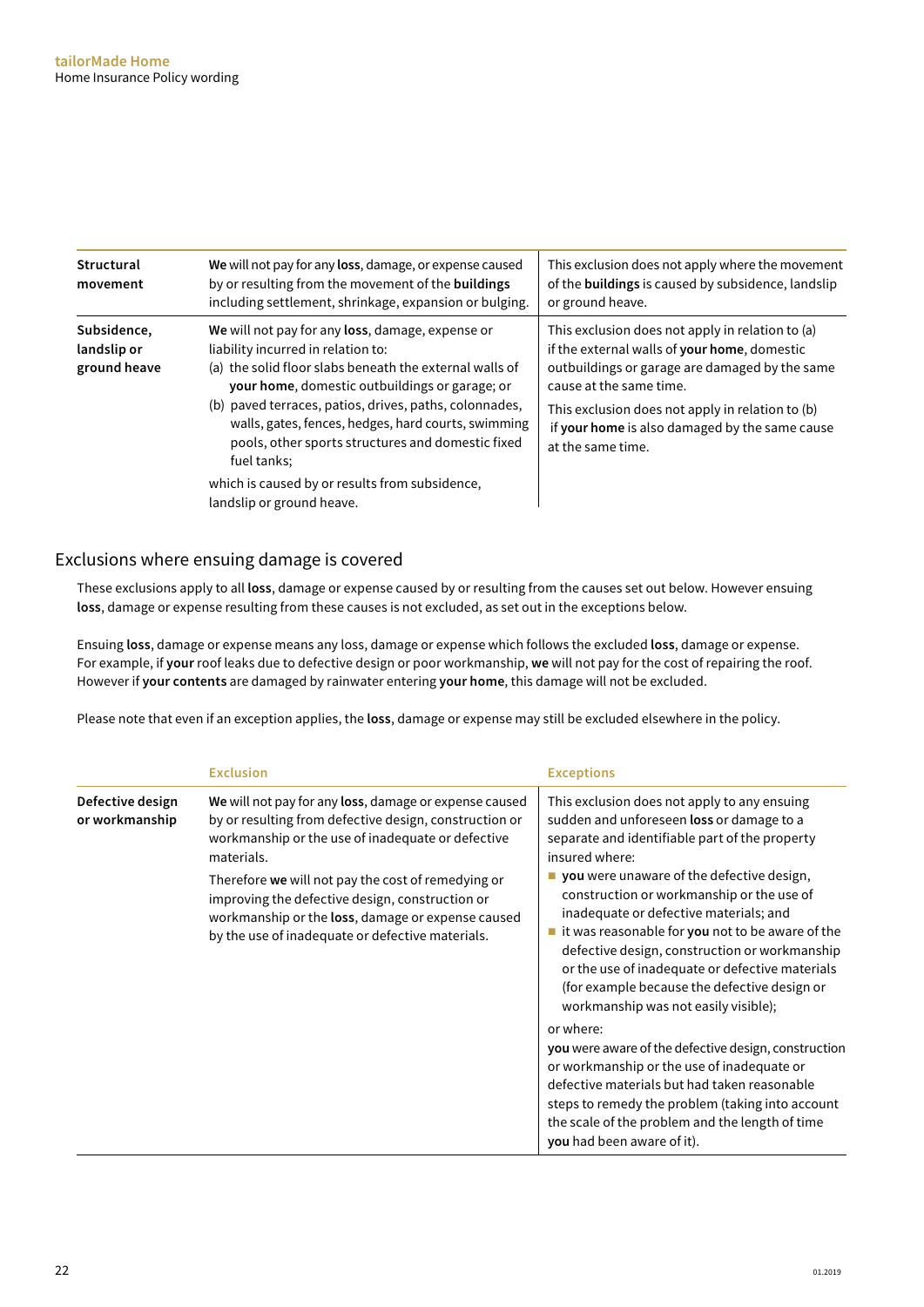|                                   | <b>Exclusion</b>                                                                                                                                                                                            | <b>Exceptions</b>                                                                                                                                                                                                                                                                                                                                                                                                                                                                                                                                                        |
|-----------------------------------|-------------------------------------------------------------------------------------------------------------------------------------------------------------------------------------------------------------|--------------------------------------------------------------------------------------------------------------------------------------------------------------------------------------------------------------------------------------------------------------------------------------------------------------------------------------------------------------------------------------------------------------------------------------------------------------------------------------------------------------------------------------------------------------------------|
| Gradually<br>operating causes     | We will not pay for any loss, damage or expense<br>caused by or resulting from any gradually operating<br>cause. This includes, but is not limited to, gradual<br>deterioration, warping and wear and tear. | This exclusion does not apply to any ensuing<br>sudden and unforeseen loss, damage or expense<br>where:<br>vou were unaware of the gradually operating<br>cause; and<br>it was reasonable for you not to be aware of the<br>gradually operating cause (for example because<br>it was not easily visible or had only recently<br>become apparent);                                                                                                                                                                                                                        |
|                                   |                                                                                                                                                                                                             | or where:<br>you were aware of the gradually operating cause<br>but had taken reasonable steps to remedy the<br>problem (taking into account the scale of the<br>problem and the length of time you had been<br>aware of it).                                                                                                                                                                                                                                                                                                                                            |
| Insects and<br>vermin             | We will not pay for any loss, damage or expense<br>caused by or resulting from the actions of insects,<br>vermin or rodents.                                                                                | This exclusion does not apply to loss, damage or<br>expense caused by or resulting from the actions of<br>squirrels.<br>This exclusion does not apply to any ensuing<br>sudden and unforeseen loss, damage or expense<br>where:<br>vou were unaware of the actions of insects,<br>vermin or rodents; and<br>it was reasonable for you not to be aware of the<br>actions of insects, vermin or rodents (for<br>example because they were not easily visible or<br>had only recently become apparent);<br>or where:<br>you were aware of the actions of insects, vermin or |
|                                   |                                                                                                                                                                                                             | rodents but had taken reasonable steps to remedy<br>the problem (taking into account the scale of the<br>problem and the length of time you had been<br>aware of it).                                                                                                                                                                                                                                                                                                                                                                                                    |
| Mechanical or<br>electrical fault | We will not pay for any loss, damage or expense<br>caused by or resulting from a mechanical or electrical<br>fault, breakdown or failure.                                                                   | This exclusion does not apply to any ensuing sudden<br>and unforeseen loss, damage or expense where:<br>vou were unaware of the mechanical or<br>electrical fault, breakdown or failure; and<br>it was reasonable for you not to be aware of the<br>mechanical or electrical fault, breakdown or<br>failure (for example because it was not easily<br>visible or had only recently become apparent);                                                                                                                                                                     |
|                                   |                                                                                                                                                                                                             | or where:<br>you were aware of the mechanical or electrical fault,<br>breakdown or failure but had taken reasonable<br>steps to remedy the problem (taking into account<br>the scale of the problem and the length of time<br>you had been aware of it).                                                                                                                                                                                                                                                                                                                 |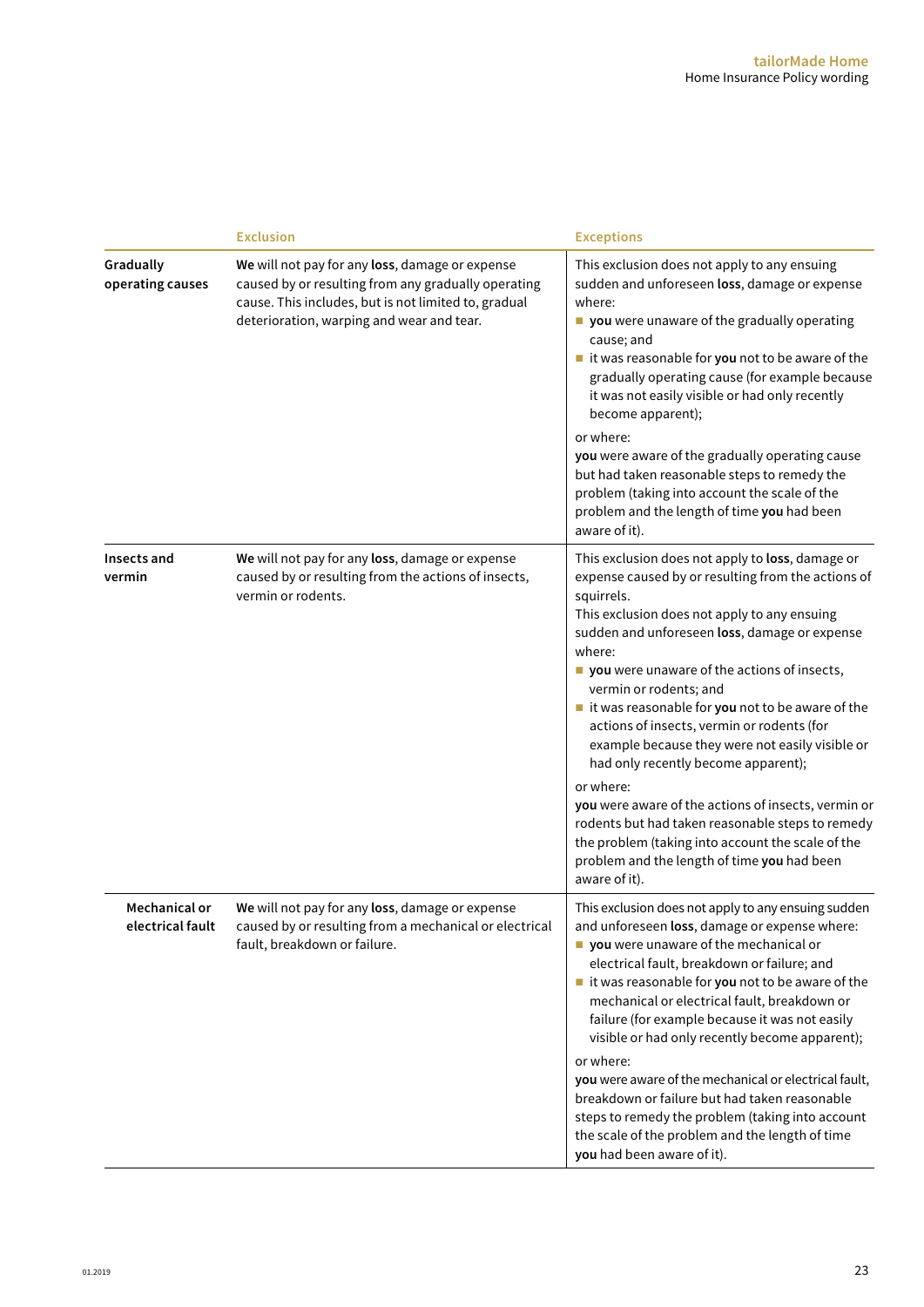<span id="page-22-0"></span>

|                              | <b>Exclusion</b>                                                                                  | <b>Exceptions</b>                                                                                                                                                                                                                                                                                                                             |
|------------------------------|---------------------------------------------------------------------------------------------------|-----------------------------------------------------------------------------------------------------------------------------------------------------------------------------------------------------------------------------------------------------------------------------------------------------------------------------------------------|
| <b>Rust and</b><br>corrosion | We will not pay for any loss, damage or expense<br>caused by or resulting from rust or corrosion. | This exclusion does not apply to any ensuing<br>sudden and unforeseen loss, damage or expense<br>where:<br>vou were unaware of the rust or corrosion; and<br>$\blacksquare$ it was reasonable for you not to be aware of the<br>rust or corrosion (for example because it was<br>not easily visible or had only recently become<br>apparent); |
|                              |                                                                                                   | or where:<br>you were aware of the rust or corrosion but had<br>taken reasonable steps to remedy the problem<br>(taking into account the scale of the problem and<br>the length of time you had been aware of it).                                                                                                                            |

# Exclusions for specific items or expenses

These exclusions apply to the following specific items or expenses:

|                                    | <b>Exlusion</b>                                                                                                                                                                                                                                                     |
|------------------------------------|---------------------------------------------------------------------------------------------------------------------------------------------------------------------------------------------------------------------------------------------------------------------|
| <b>Motorised vehicles</b>          | We will not pay for loss or damage to quad bikes or motorbikes while they are being used.                                                                                                                                                                           |
| <b>Repairs following</b><br>a leak | We will not pay for the cost of repairing any fixed domestic water or heating installation following a leak,<br>unless the cause of the leak is insured by this policy.                                                                                             |
| Wine and spirits                   | We will not pay for contamination, discolouration, recorking, ullage (shortage or shortfall caused by, for<br>example, evaporation or spillage), cork taint, oxidisation, unexplained shortages or mysterious disappearance<br>of your wine and spirits collection. |

# **4. Making a Claim**

This section tells **you** how to make a claim and what to do if **loss** or damage occurs. The section also contains various obligations which **you** must comply with as a condition of payment of **your** claim. Additional conditions may apply and these are shown in Section 5 (General Terms and Conditions) on page 44 and in the relevant section of cover.

# How to make a claim

To make a claim or to notify **us** of any circumstances which are likely to give rise to a claim please contact **your** insurance adviser or telephone **our** Claims Department on 020 7015 0919 or out of hours on 0808 123 0818 (or email **us** at claims@axa-art.co.uk).

# What to do when loss or damage occurs

Upon learning of any circumstances likely to give rise to a claim **you** or anyone acting on **your** behalf must:

- n tell **us** as soon as possible, but in any event within 30 days, about any incident which **you** may need to claim for under the policy;
- you must obtain AXA ART's prior written agreement to any costs or expenses, other than those incurred to reduce or mitigate any recoverable claim;
- n tell the police as soon as possible if **you** suspect there has been a crime and obtain a crime reference number;
- n notify the carrier as soon as possible, in writing, of any **loss** or damage in transit and obtain a written acknowledgement;
- n send **us** as soon as possible, and without replying to it, any summons or other communication **you** receive in connection with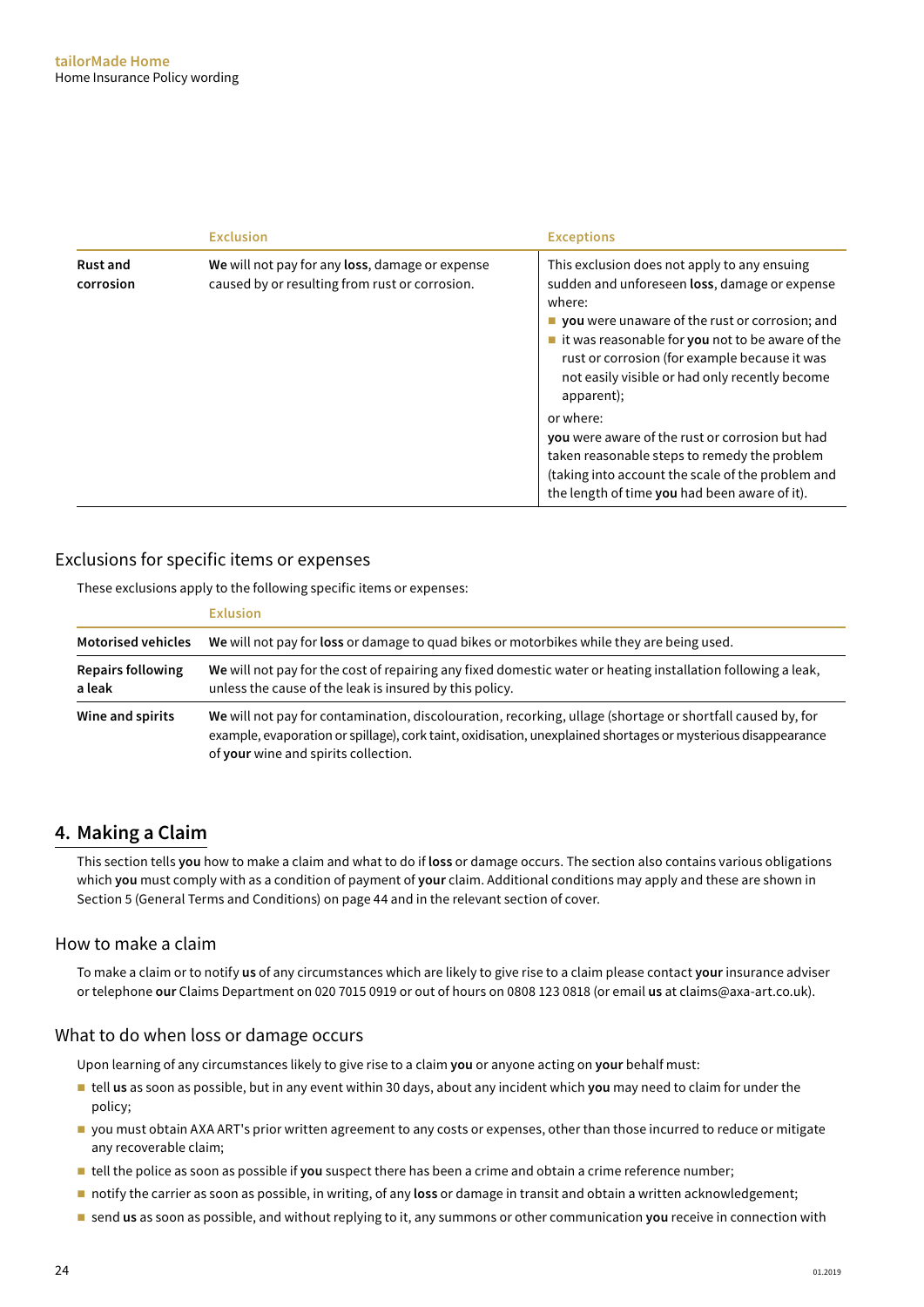any incident that may give rise to a claim under this policy.

**You** must not admit, deny, negotiate or pay a claim or liability without **our** written consent. **We** are entitled, but not obliged, to take over and deal with, in **your** name, the defence or settlement of any claim.

If **you** or anyone acting on **your** behalf fails to comply with these conditions and **we** suffer prejudice as a result, **we** will not pay **your** claim.

#### Information and assistance that you must provide

To support **your** claim **we** may require **you** to provide original purchase receipts, invoices, bank or credit card statements, instruction booklets, photographs, utility bills, pre-purchase surveys or plans and deeds of **your** property.

To assist **us** in dealing with **your** claim **we** may require **you** to obtain estimates for the replacement or repair of **your** damaged property and may need to enter and inspect **your premises**. **We** may also require **you** to provide other assistance as required.

**We** will only ask for information and assistance relevant to the claim.

If **you** fail to comply with these conditions and **we** suffer prejudice as a result **we** will not pay **your** claim.

#### False claims

If **you** or anyone acting for you:

- n knowingly or recklessly makes a fraudulent or exaggerated claim under **your** policy; or
- n makes a claim for any injury, **loss** or damage caused by **your** wilful act or caused with **your** agreement, knowledge or collusion.

**We** may at **our** option do one or more of the following:

- $\blacksquare$  refuse to pay the claim;
- $\blacksquare$  cancel the policy from the date of the fraudulent act, without any refund of premium;
- recover from **you** any sums which **we** have paid in respect of the claim; and
- $\blacksquare$  inform the police of the circumstances.

# Recovered property

**You** must notify **us** if **you** have recovered any of **your** property that was stolen or lost after **we** have paid a claim.

If **we** recover any of **your** property after **we** have paid a claim, **we** will write to **you** at **your** correspondence address shown in the **schedule** and **you** may repurchase it from **us** within 60 days. **You** must repurchase the recovered item for either:

- n the settled claim amount plus interest (calculated at the Bank of England base rate charged for the period between the date the claim was settled and the date **you** repurchase the item) plus any recovery costs or expenses; or
- the **market value** at the time of recovery and any recovery costs or expenses;

whichever is less.

## Salvage of items

Where **we** have paid **you** the full or **agreed value** of a damaged item **we** are entitled, but not obliged, to take possession and ownership of that item. **You** must not dispose of the item until **you** have **our** permission to do so.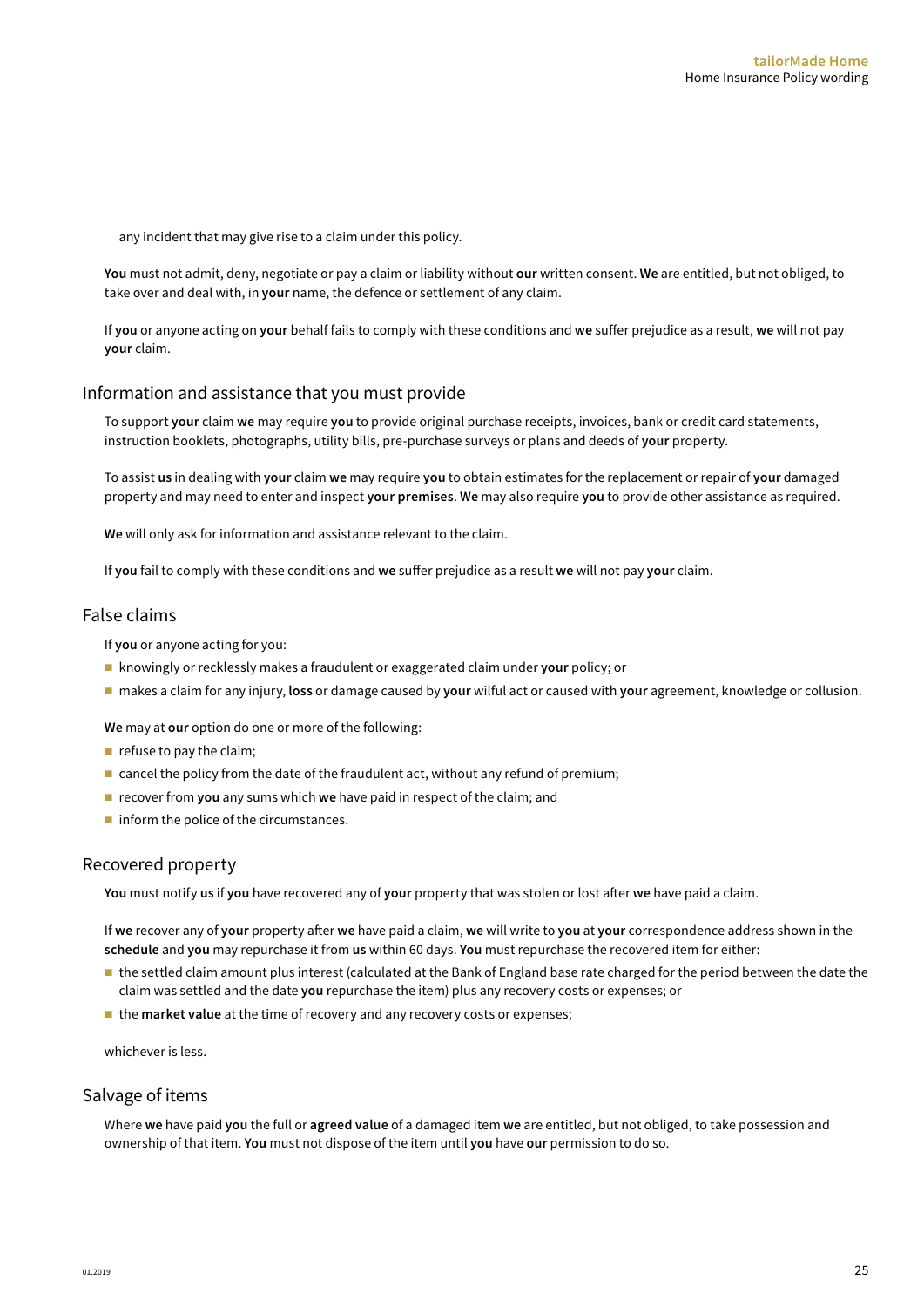# <span id="page-24-0"></span>Recovering a claim payment

**We** may, at **our** expense, commence proceedings in **your** name, including proceedings for recovering any payments which **we** have made to **you** in settlement of a claim.

If **you** refuse to allow **us** to exercise **your** rights against another person, or to take proceedings in **your** name, **we** will not have to pay **your** claim and, if **we** have already made any payments in respect of **your** claim, **we** may recover those payments from **you**.

# **5. General Terms and Conditions**

### Prevention of loss or damage

**You** must:

- take all reasonable steps to prevent accidents and **bodily injury**;
- take all reasonable steps to prevent **loss** or damage;
- n keep all property insured (including **buildings**, **contents**, the **collection** and **jewellery**) in good condition and in a good state of repair.

If the **loss**, damage, expense or liability for which **you** are claiming has been caused or directly adversely impacted by **your** failure to comply with this condition, **we** will not pay **your** claim.

# Non-payment of premium

In the event of a claim being made under this policy, **we** will not settle a claim in full or in part until all outstanding premiums have been paid.

Additionally, **we** reserve the right to cancel this policy with effect from the date of commencement of cover in the event of non-payment of the premium, or if **you** are paying by instalments, the date when the last instalment was due.

### Reinstatement of the insured amounts

Where **we** pay a claim under Section A (Buildings and Tenant's Improvements) or Section B (Contents), **we** will not reduce the sums insureds for those sections by the amount of the claim payment but will reinstate the sums insured to the amount shown in the **schedule**. This does not apply to Section C (Collection) or Section D (Jewellery).

# Other insurance

If any claim is covered by any other insurance, **we** will not pay for more than **our** share of that claim.

# Your contract duration

Unless otherwise agreed and listed on **your schedule**, the duration of **your** policy is one year. **You** should regularly review the policy to ensure that it remains adequate to meet **your** needs.

#### Your cancellation rights

**You** have the right to cancel the policy at any time. If **you** wish to cancel **you** should do so by writing to **us** at AXA ART Versicherung AG UK Branch, 20 Gracechurch Street, London EC3V 0BG, calling **us** on 020 7015 0919 or by contacting **your** insurance adviser.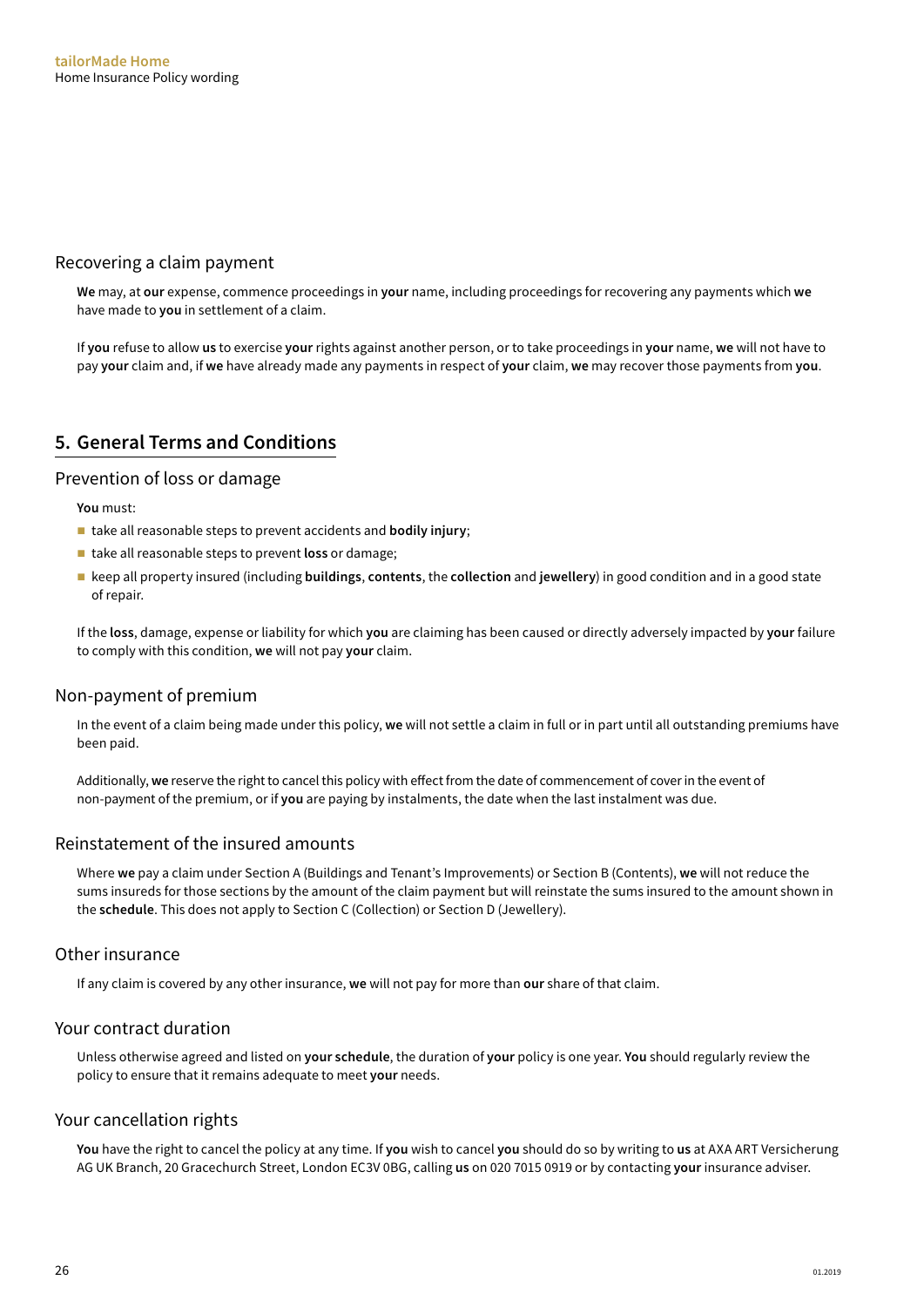#### <span id="page-25-0"></span>**Cancellation within the cooling-off period**

**You** have the right to cancel the policy for any reason within 14 days of receipt of the policy documents. Upon cancellation, **you** are entitled to a full refund of premium paid providing no claim has been submitted. No refund will be given if a claim has been paid or is outstanding.

#### **Cancellation outside the cooling-off period**

If **you** cancel after 14 days of receipt of the policy documents, **you** are entitled to a refund of premium which is proportionate to the unexpired part of the **period of insurance**. No refund will be given if a claim has been paid or is outstanding.

# Our cancellation rights

**We** also have the right to cancel the policy at any time by giving **you** 14 days' notice. **We** will only cancel the policy for a valid reason. Valid reasons include, but are not limited to:

- n where **you** notify **us** of a change of risk which means that **we** can no longer provide **you** with insurance cover;
- where **you** fail to co-operate with **our** requests for assistance, information or documentation;
- n where **you** fail to comply with any of the terms and conditions which apply to **your** policy; or
- n where **you** knowingly or recklessly make a false statement or submit a false or forged document in support of a genuine claim.

If **we** decide to cancel the policy **we** will do so by sending a cancellation notice to the correspondence address shown in the **schedule**.

Upon cancellation **you** are entitled to a return premium proportionate to the unexpired part of the **period of insurance** providing no claim has been paid or is outstanding.

#### Data protection

**We** are committed to ensuring **your** privacy and that **your** personal information is protected. For details of how **we** use the personal information **we** collect from **you** and **your** rights please view **our** privacy policy at [https://www.axa-art.com/uk/en/privacy.](https://www.axa-art.com/uk/en/privacy)

If **you** would like **us** to send you a printed copy please contact **us** (directly or through **your** insurance adviser).

#### Inaccurate Data

If **you** believe that **we** are holding inaccurate information about **you**, please contact **us** (directly or through **your** insurance adviser) and **we** will correct any errors.

# Right to Object

Where **we** process **your** personal information for direct marketing purposes or on the basis of a legitimate interest, **you** have the right to object to the processing. **We** explain the legitimate interests **we** rely upon in **our** privacy policy. If **you** want to exercise **your** right to object, please contact the Data Protection Officer.

In writing: Data Protection Officer AXA ART Versicherung AG UK Branch / AXA ART Europe Limited 20 Gracechurch Street London EC3V 0BG

By email: [compliance@axa-art.co.uk](mailto:compliance%40axa-art.co.uk?subject=)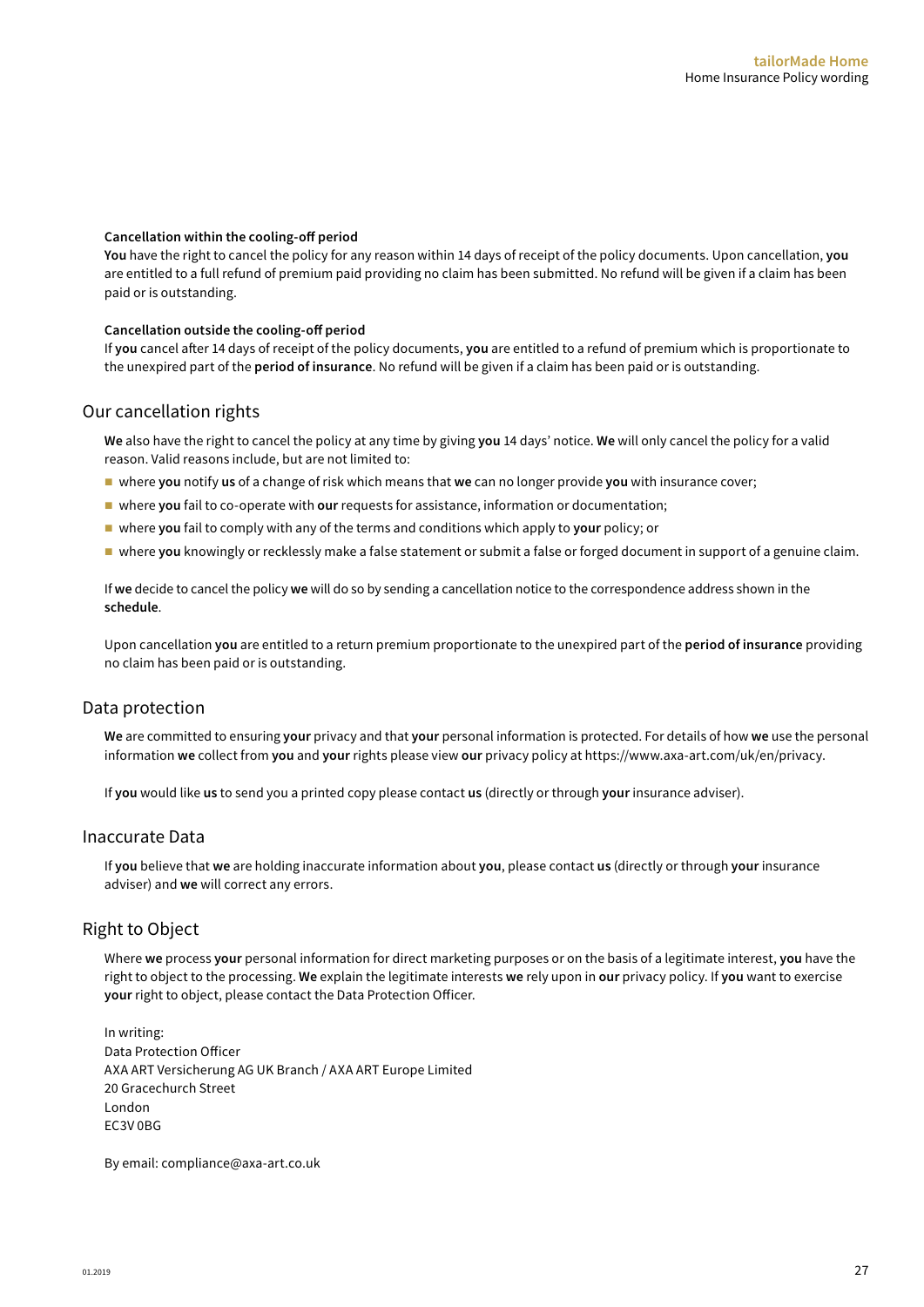# <span id="page-26-0"></span>Governing law

**You** and **we** are free to choose the law applicable to **your** insurance contract with **us**. In the absence of any written agreement to the contrary, this policy is governed by and interpreted in accordance with English Law. Any legal action taken by **you** or **us** in relation to this policy will be subject to the exclusive jurisdiction of the English courts.

# Third parties

**You** and **we** are the only parties to this policy. Nothing in this policy is intended to give any person any right to enforce any term of this insurance which that person would not have had but for the Contract (Rights of Third Parties) Act 1999.

# Sanctions

**We** shall not provide cover nor shall **we** be liable to pay any claim or provide any benefit hereunder to the extent that the provision of such cover, payment of such claim or provision of such benefit would expose **us** to any sanction, prohibition or restriction under United Nations resolutions or the trade or economic sanctions, laws or regulations of the European Union, Australia, United Kingdom or United States of America.

# Disputes procedure

If **we** admit liability to **you** under the policy but any dispute or difference arises between **you** and **us** about the amount **we** should pay **you**, any such dispute or difference may be determined by the arbitration of a single arbitrator to be agreed between **you** and **us**, or failing agreement within 14 days after either **you** or **we** have given to the other a written request to concur in the appointment of an arbitrator, by an arbitrator to be appointed by the President or Vice-President of the Chartered Institute of Arbitrators. **You** may not take legal action against **us** over a dispute before the arbitrator has made an award.

# Complaints

**We** aim to provide the highest levels of service and **we** hope that **our** high standards will leave **you** with no cause for complaint. However **we** recognise that things do occasionally go wrong. Should that happen, **we** will do **our** utmost to ensure that **your** complaint is handled promptly, fairly and to **your** satisfaction.

Any enquiry or complaint **you** may have regarding **your** policy, or a claim notified under **your** policy, may be addressed to **us** (directly or through **your** insurance adviser). Please have details of the policy, including **your** policy reference, available to enable the enquiry to be dealt with efficiently. Details of **our** internal complaints procedure are available on request.

Should **you** remain dissatisfied, short of legal action, **you** may ask the Financial Ombudsman Service (FOS) to review **your** complaint. The FOS is an independent body that arbitrates on complaints about general insurance products. It will only consider complaints after **we** have provided **you** with a final response to **your** complaint or after expiry of an eight week period, whichever is sooner. Please note **you** have 6 months from the date of **our** final response letter in which to refer **your** complaint to the Ombudsman.

FOS contact details are as follows: Financial Ombudsman Service Exchange Tower London E14 9SR Telephone: 0300 123 9 123 or 0800 023 4 567 Email: complaint.info@financial-ombudsman.org.uk Website: http://www.financial-ombudsman.org.uk

Referral to the FOS will not affect **your** right to take legal action against **us**.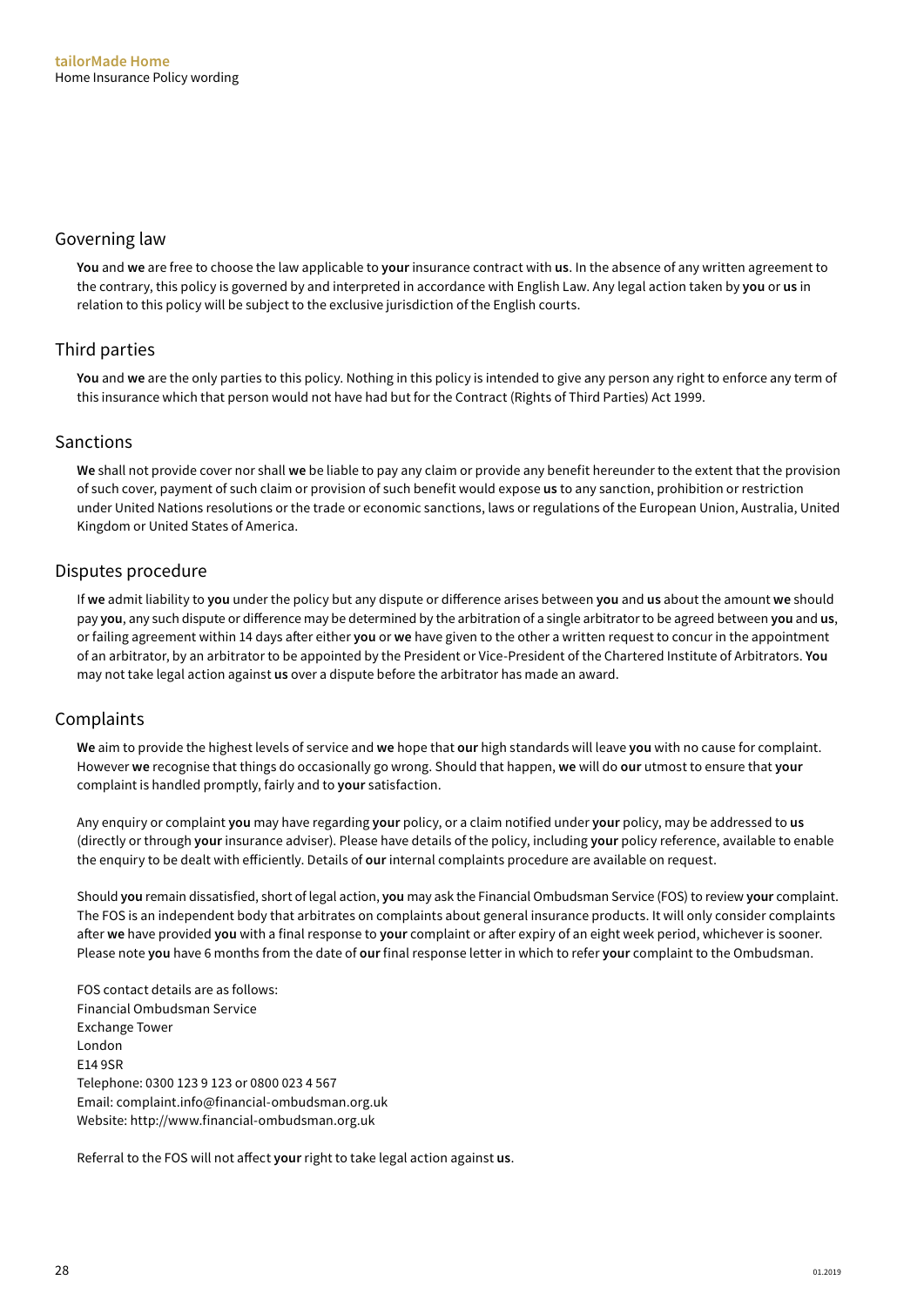# <span id="page-27-0"></span>**Definitions**

Certain words in this policy have special meanings. These meanings are given below. To help **you** identify these words **we** have printed them in **bold**.

#### **Aggravated burglary**

A burglary during which the intruder(s) have physically assaulted a member of **your household**.

#### **Agreed value**

The value of an item agreed between **you** and **us** for the purposes of this policy only. **We** make no representations that this is the value that the item would attain if sold. The **agreed value** should not be relied upon for any purpose except insurance with **us**.

#### **Bodily injury**

Death, illness, personal injury or disease.

#### **Buildings**

- The structure of the **home**, domestic outbuildings and garages;
- n Statues, urns and sculpture attached permanently to and forming part of the **home**, domestic outbuildings and garages which are not specifically insured under Section C (Collection);
- **Fixtures and fittings;**
- Paved terraces, patios, drives and paths;
- Colonnades, walls, gates and fences;
- Hard courts, swimming pools and other sports structures;
- Tanks, drains, pipes and cables servicing the **home**;
- **n** Green energy equipment such as solar panels, hot water pumps, wind turbines used for domestic purposes;

all at the address specified in the **schedule** for which you are legally responsible.

In case of co-ownership, **buildings** include **your** share in the communal areas.

#### **Business equipment**

Office equipment including computers, printers, fax machines, photocopiers, scanners, tablets and mobile phones.

#### **Business stock**

Stock used in connection with a business conducted from **your home**.

#### **Close relative**

Mother, father, sister, brother, wife, husband, daughter, son, grandparent, grandchild, parent-in-law, son-in-law, daughter-in-law, sister-in-law, brother-in-law, step parent, step child, step sister, step brother, foster child, legal ward, legal guardian, partner or fiancé/fiancée.

#### **Collection**

The paintings, prints, drawings, photographs, antique or design furniture, rugs and tapestries, books and manuscripts, sculptures, ceramics, glass, gold, silver and plate objects, and other collectibles such as coins, stamps, medals, wine or guns shown as covered in Section C (Collection) of the **schedule** belonging to **you** or for which **you** are legally responsible. The **collection** does not include **jewellery**.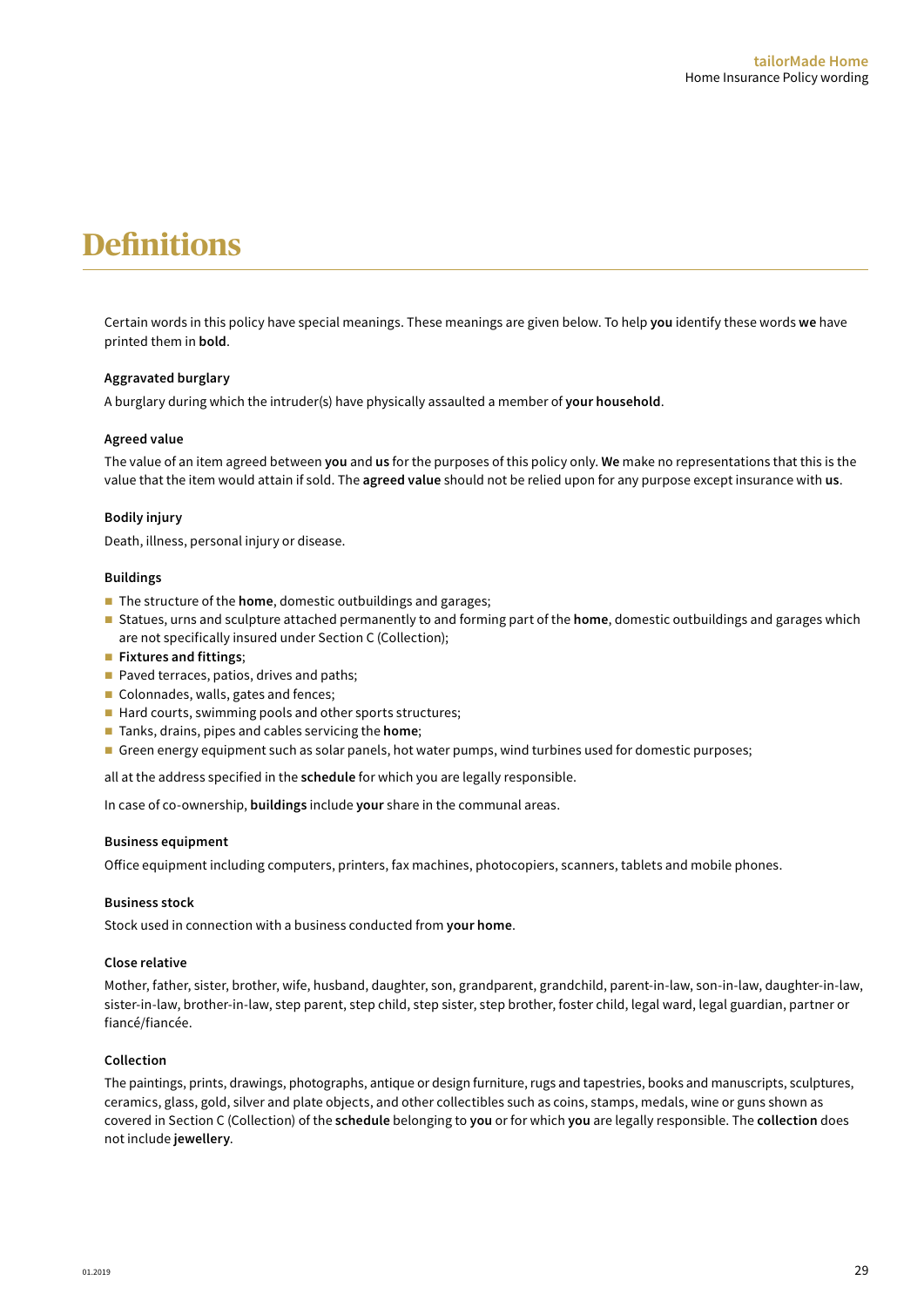#### **Consequential financial loss**

Any financial loss, damage, expense (including loss of profit, loss of goodwill, loss of reputation, loss of anticipated profit or savings or any other economic loss) resulting from any **loss** caused by an insured event.

#### **Contents**

- Household goods and household appliances;
- Carpets and satellite dishes fixed to or in the **home**;
- **Personal possessions.**

#### **Contents** do not include:

- Property more specifically insured under any other section of this policy;
- **E** Buildings or any part thereof;
- Any living thing;
- n Mechanically propelled or assisted vehicles (other than motorised gardening equipment, golf buggies or invalid carriages), watercraft over 12 feet in length, hovercraft or aircraft (other than hand propelled or models) or parts or accessories;
- Securities, certificates and documents of any kind.

#### **Credit cards**

Credit, cheque, charge, debit or cash dispenser cards.

#### **Depreciation**

The reduction in value of an item directly caused by damage to the item, less any repair or restoration cost.

#### **Domestic employees**

Any person working for **you** in connection with **domestic duties** who is employed by **you** under a contract of service or selfemployed and working under **your** control and supervision as well as any person (up to a maximum of 5) that **you** employ for **your home office business**.

#### **Domestic duties**

Those duties relating to **your premises**, any temporary residence or in connection with any car (whether as chauffeur or otherwise) which is used by **your household** as well as the duties of employees who provide personal care to any member of **your household**.

#### **Endorsement**

Any variation made to the policy agreed by **us** in writing.

#### **Excess**

The amount for which **you** are responsible in respect of each and every claim, but this will not apply for any claim of more than £10,000 unless stated otherwise elsewhere in this policy wording or on the **schedule**. All claims arising out of one incident or **loss** will be treated as a single claim.

#### **Expert costs**

Architects', surveyors', consulting engineers' and legal fees incurred to replace, repair or rebuild the **buildings**.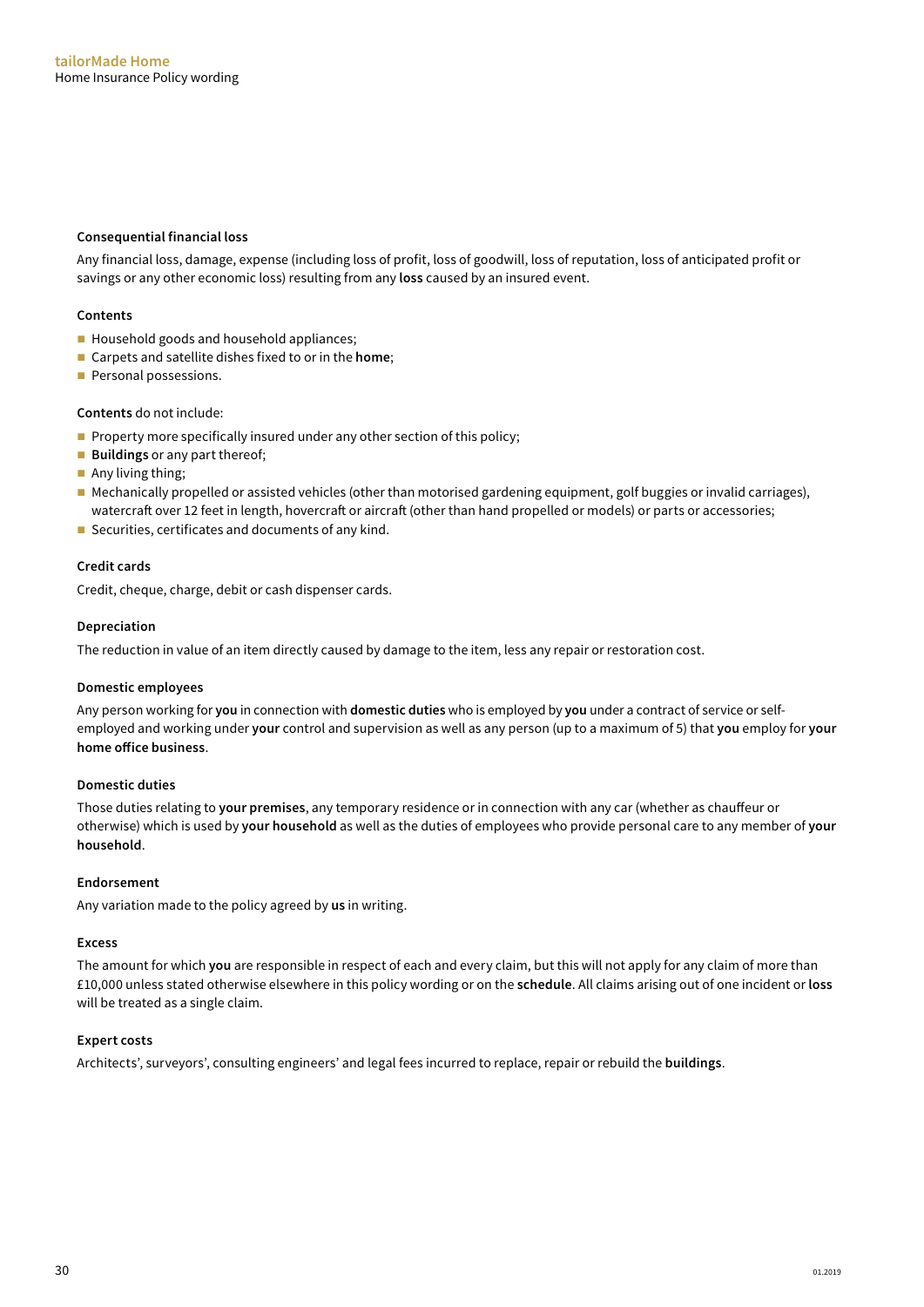#### **Fixtures and fittings**

All items that are fitted to and form part of the structure of **your home** including:

- $\blacksquare$  Wall coverings and other interior decorations;
- Bathroom suites;
- Fitted kitchens;
- $\blacksquare$  Flooring but excluding carpets.

#### **Home**

The private dwelling(s) at the address(es) specified in the **schedule**, but not the garden, grounds, garage and outbuildings.

#### **Home office business**

Office work carried out in **your home** by **you** or **your** employees provided the total number of employees for that work does not exceed 5 people. Office work is limited to administrative work only and excludes any manual work or the use of any machinery, other than **business equipment**.

#### **Household**

All permanent residents at **your home** with the exception of tenants or **domestic employees**.

#### **Identity fraud**

The unauthorised use of **your** personal identity with the intention of committing an unlawful act.

#### **Jewellery**

Gemstones, pearls, watches or items of gold, silver or other precious or semi-precious metals and/or articles comprising them, designed to be worn on the person.

#### **Loss**

Physical loss.

#### **Market value**

The amount for which the item could reasonably be expected to be replaced immediately prior to the time of **loss** with one substantially identical to the item lost or damaged.

#### **Money**

Cash, cheques, postal orders, bankers' drafts, travellers' cheques, savings stamps and certificates, premium bonds, gift tokens, all held for social or domestic purposes only.

#### **Period of insurance**

The time for which this policy is in force as shown in the **schedule**.

#### **Permanently physically disabled**

Total permanent loss of use of a limb, hand, foot or eyesight.

#### **Premises**

The **buildings** and the associated land at the address(es) specified in the **schedule** which are all used for domestic purposes.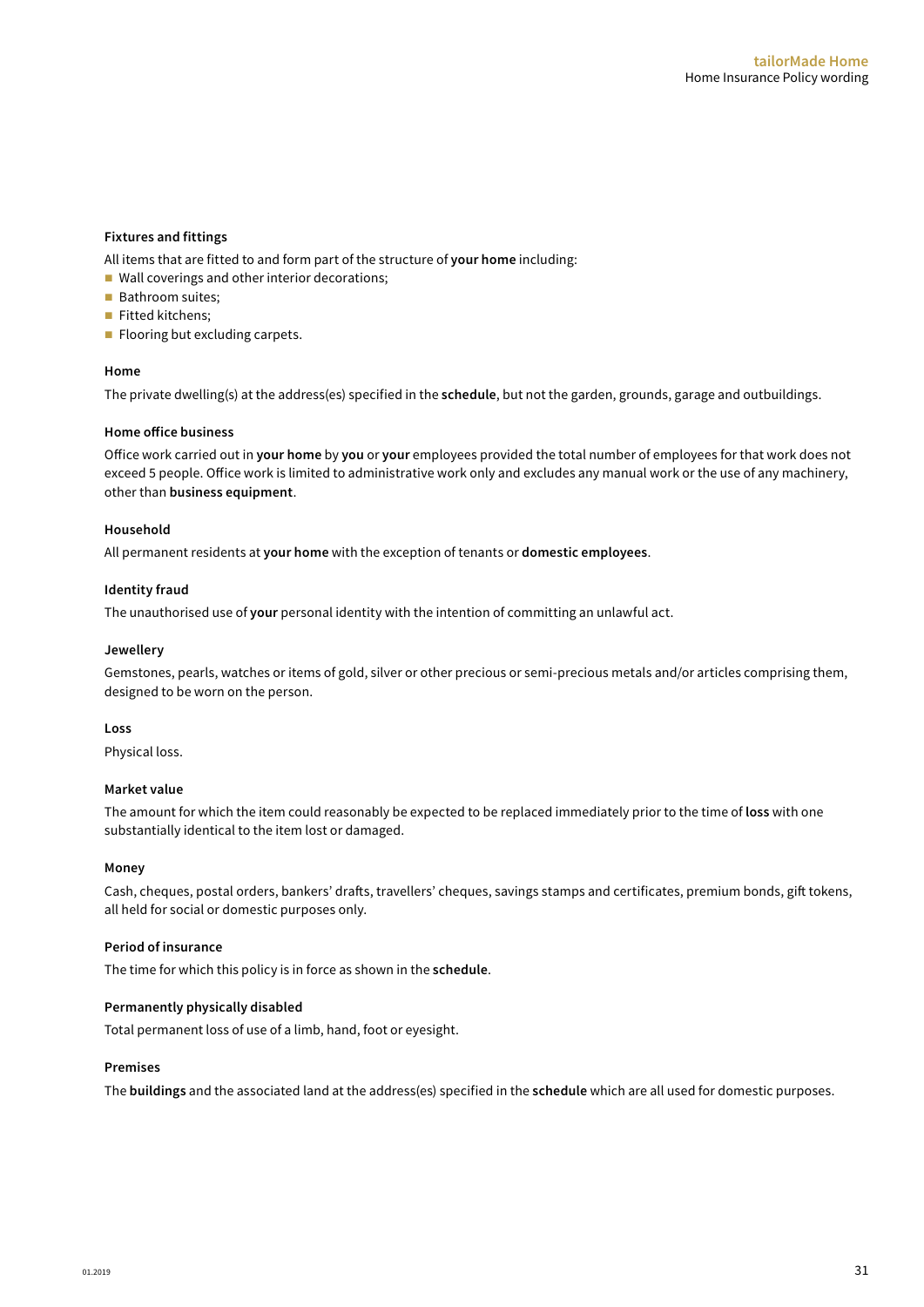#### **Property in the open**

Garden furniture, ornaments and statues which are not shown as covered in Section C (Collection) of the **schedule** and other similar items that are usually left outside.

#### **Safe**

A strong lockable cabinet made by a specialist manufacturer specifically designed to protect **jewellery** and items of high value from theft or unauthorised removal.

#### **Schedule**

The document sent to **you** when **we** accepted this insurance and any subsequent amendment, whichever is the most recent, showing the name of the insured, the address of **your home**, **your** correspondence address, the sums insured for each section of the policy, and the **period of insurance**.

#### **Third party**

Any other person than **you** or a member of **your household**.

#### **Unoccupied**

Not lived in by **you** or by a person authorised by **you** for a period of 90 consecutive days.

#### **We/us/our**

AXA ART Versicherung AG UK Branch.

#### **You/your**

The person or persons shown in the **schedule** as the insured.